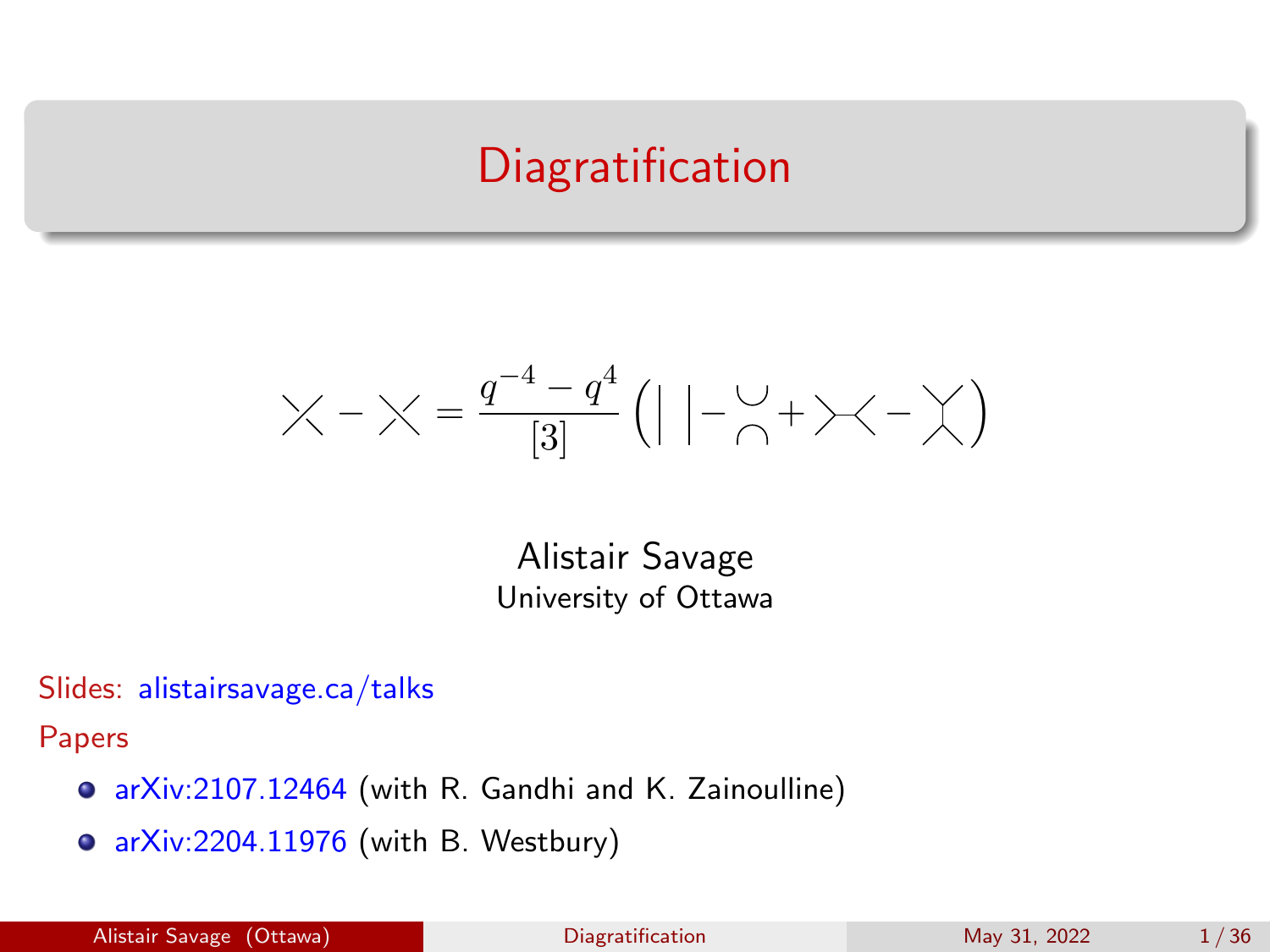# **Outline**

Goal: Describe a procedure for constructing diagrammatic presentations of categories of representations of Lie algebras and their quantum analogues.

```
Example: Type F_4
```
Overview:

- **1** Background: centralizers in classical types
- **2** String diagrams for monoidal categories
- **3** Example: The Brauer category
- The diagrammatic  $F_4$  category
- **5** The quantum diagrammatic  $F_4$  category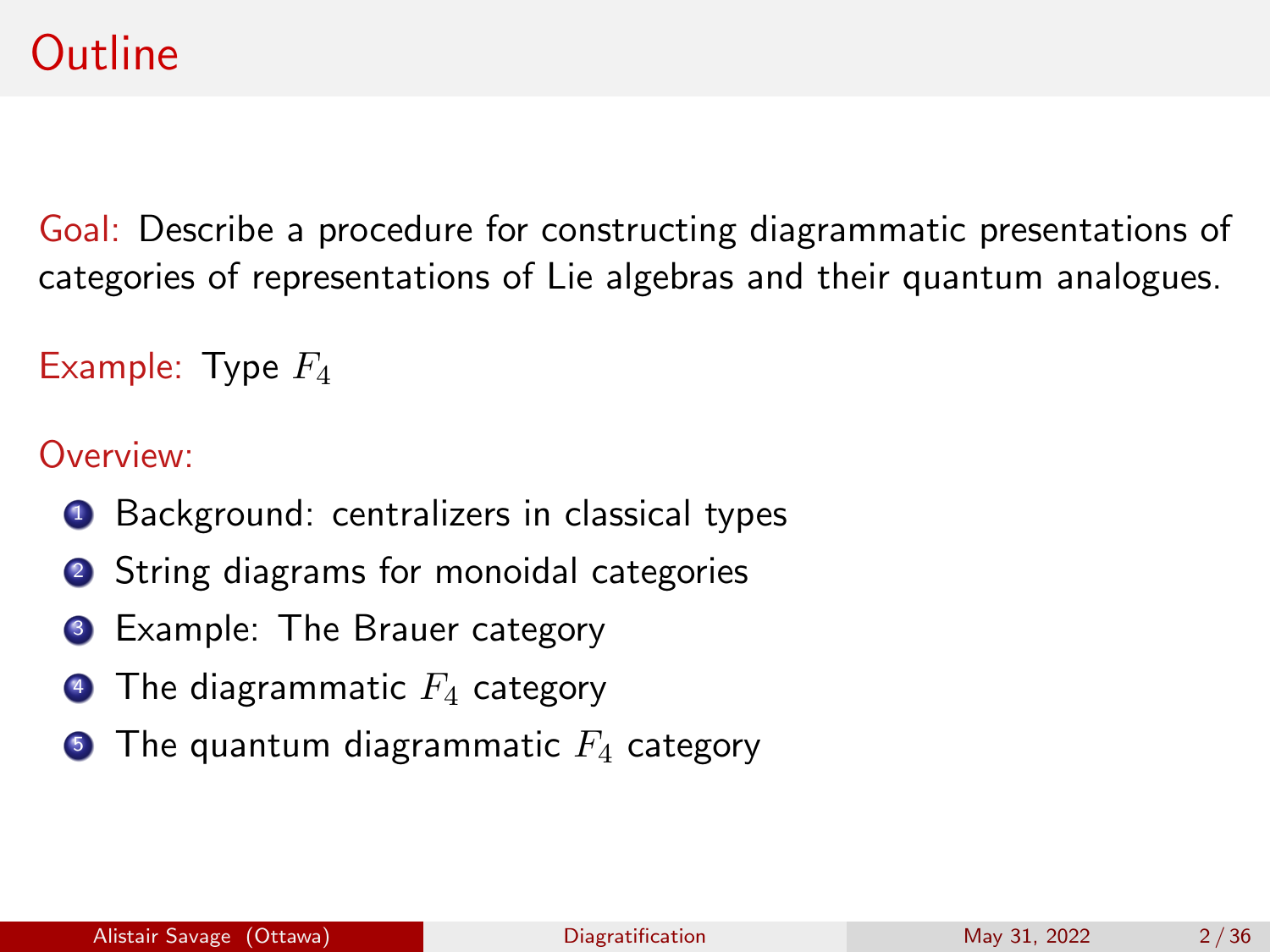# Centralizers in type A

For  $n \in \mathbb{N}$ , let  $V = \mathbb{C}^n$  be the natural  $\mathrm{GL}(n)$ -module.

The natural permutation action yields a surjective algebra homomorphism

 $\mathbb{C}\mathfrak{S}_r \twoheadrightarrow \text{End}_{\text{GL}(n)}(V^{\otimes r}).$ 

This is part of Schur–Weyl duality.

If we want to include the dual module  $V^*$ , we have

$$
\mathrm{OB}_{r,s}(n) \twoheadrightarrow \mathrm{End}_{\mathrm{GL}(n)}\left(V^{\otimes r} \otimes (V^*)^{\otimes s}\right),
$$

where  $OB_{r,s}(n)$  is the walled Brauer algebra (or oriented Brauer algebra).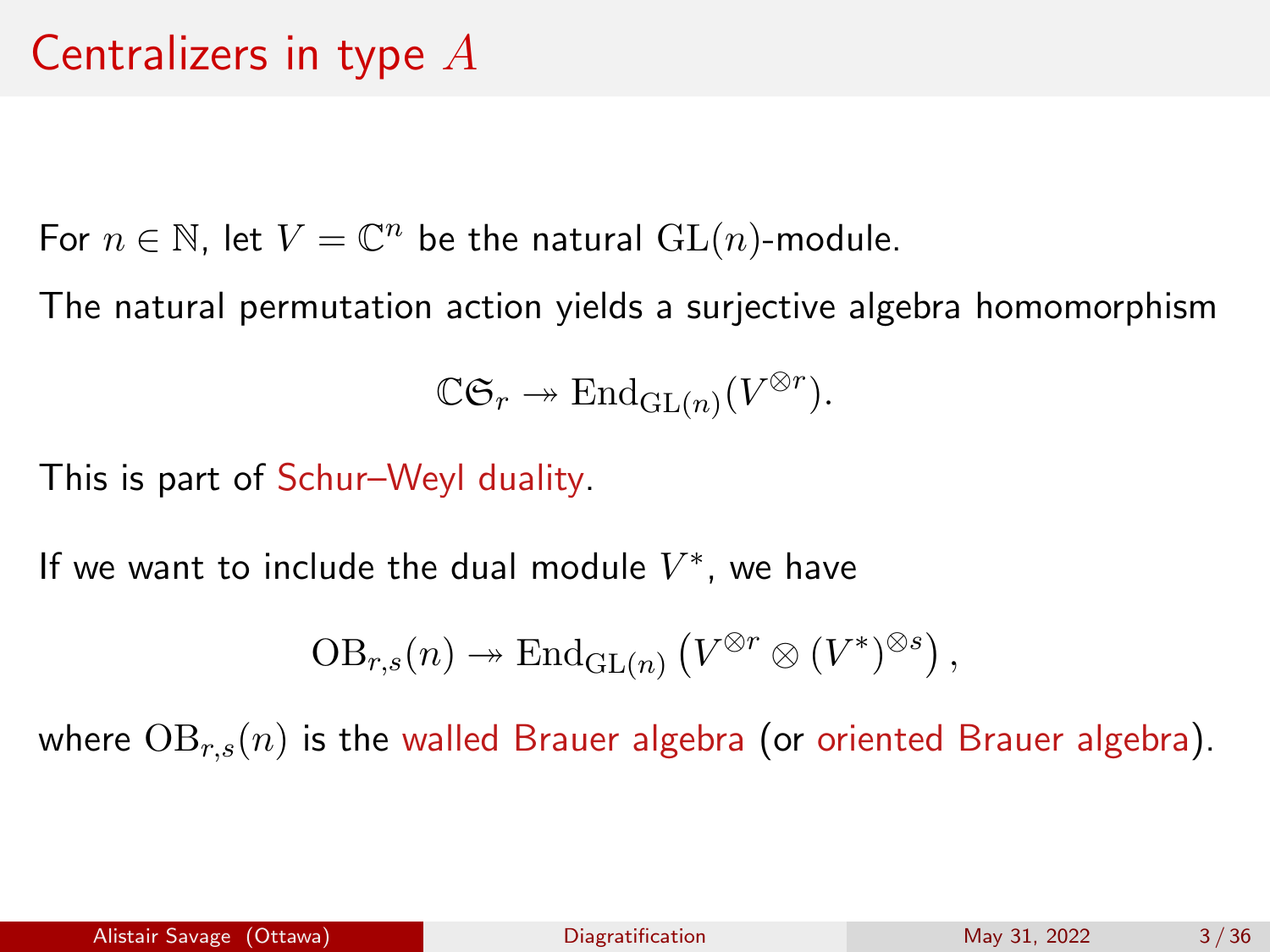# Centralizers in other types

## Types BCD

The natural  $O(n)$ -module V is self-dual. Let  $n = \dim V$ .

We have

$$
\mathcal{B}_r(n) \twoheadrightarrow \mathrm{End}_{\mathcal{O}(n)}(V^{\otimes r}),
$$

where  $B_r(n)$  is the Brauer algebra.

Similarly statement holds in the symplectic case.

#### Exceptional types

Less is known in exceptional types.

We will focus on the Lie algebra f of type  $F_4$ .

If  $V$  is the natural f-module, we want

$$
\mathsf{??} \twoheadrightarrow \mathrm{End}_{\mathfrak{f}}(V^{\otimes r})
$$

Alistair Savage (Ottawa) **[Diagratification](#page-0-0)** Diagratification May 31, 2022 4/36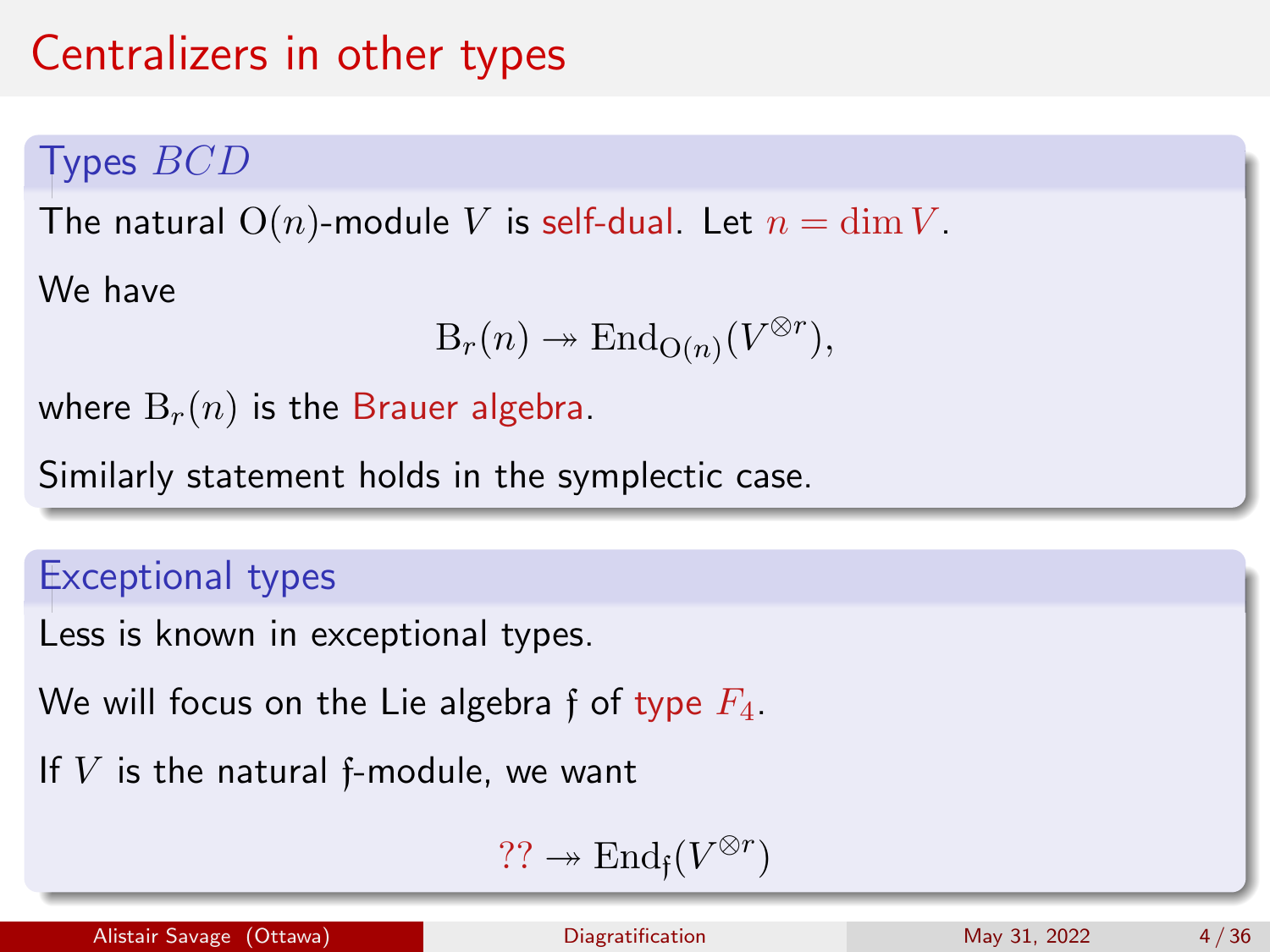# Bigger picture

In fact, things become much more natural if we describe more.

#### General idea

Instead of only considering endomorphisms of  $V^{\otimes r}$ , we consider all morphisms  $V^{\otimes r}\to V^{\otimes s}$  (and include dual  $V^*$  in type  $A).$ 

Want a "nice" monoidal category  $C$ , together with a full and essentially surjective monoidal functor

 $C \rightarrow \mathfrak{g}\text{-mod}.$ 

#### Desired features

- *C* should be easy to describe, e.g. want a presentation in terms of generators and relations.
- **2** Should recover centralizer statements when restricting to appropriate endomorphism spaces.

Alistair Savage (Ottawa) **[Diagratification](#page-0-0)** Diagratification May 31, 2022 5/36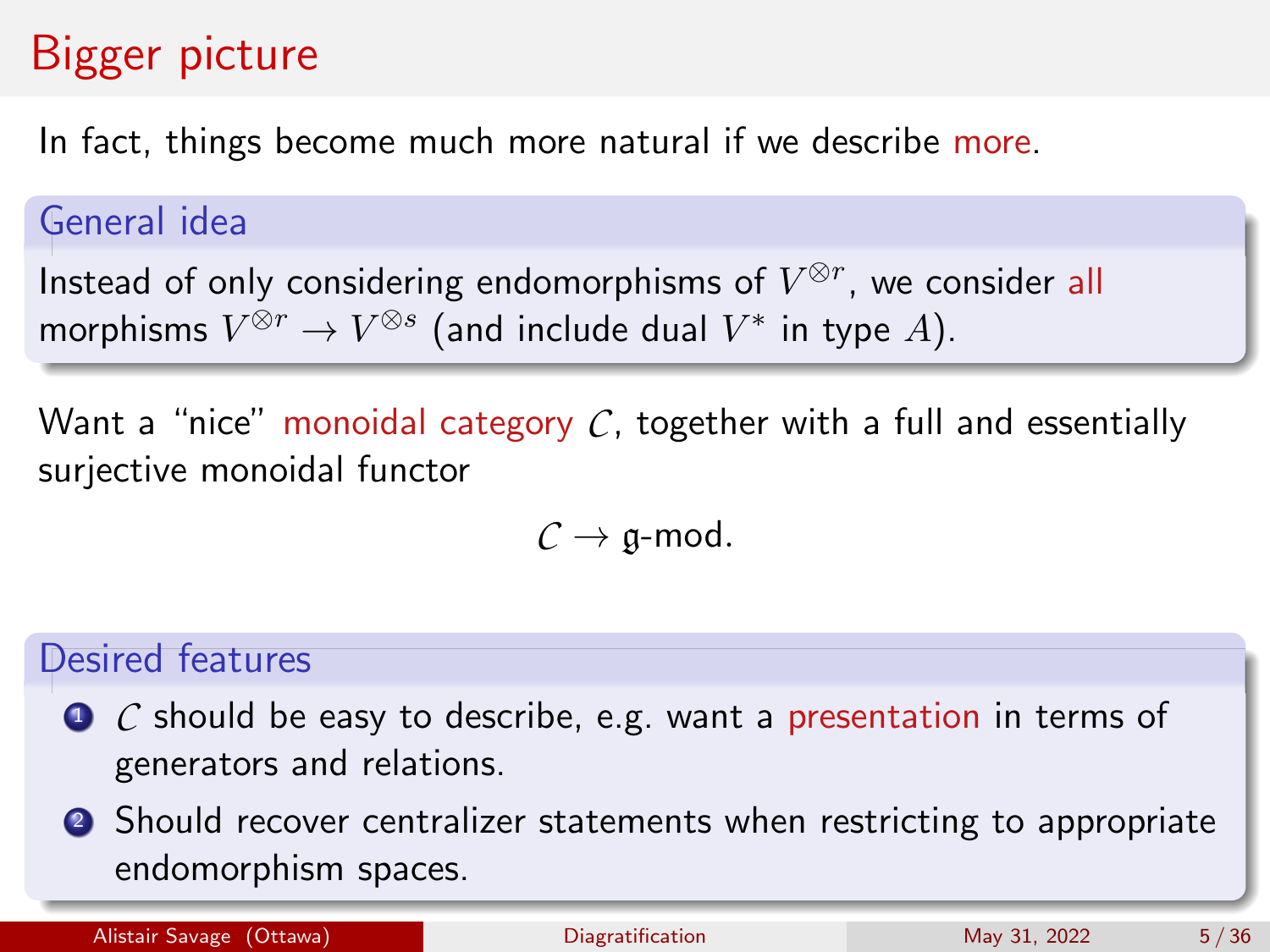# Strict monoidal categories

A strict monoidal category is a category *C* equipped with

- a bifunctor (the tensor product) ⊗: *C* × *C* → *C*, and
- $\bullet$  a unit object  $1$ ,

such that, for objects A, B, C and morphisms  $f, g, h$ ,

$$
\bullet (A \otimes B) \otimes C = A \otimes (B \otimes C),
$$

$$
\bullet \; 1 \otimes A = A = A \otimes 1,
$$

$$
\bullet \ (f \otimes g) \otimes h = f \otimes (g \otimes h),
$$

 $\bullet$  1<sub>1</sub>  $\otimes$   $f = f = f \otimes 1$ <sub>1</sub>.

#### Remark: Non-strict monoidal categories

In a (not necessarily strict) monoidal category, the equalities above are replaced by isomorphism, and we impose some coherence conditions.

Every monoidal category is monoidally equivalent to a strict one.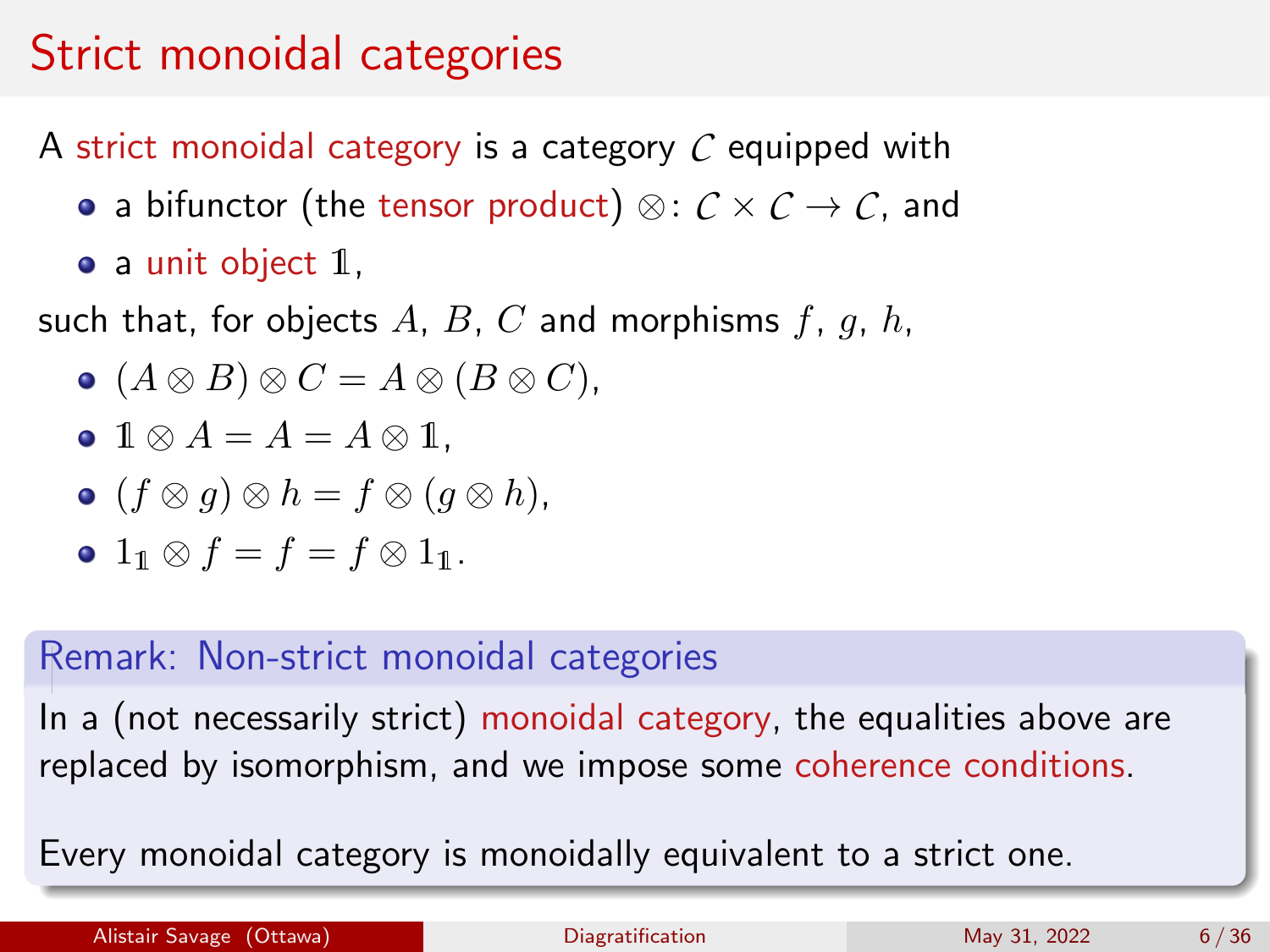## Linear monoidal categories

For simplicity, we work over the ground field C.

A strict linear monoidal category is a strict monoidal category such that

- $\bullet$  each morphism space is a  $\mathbb C$ -module,
- $\bullet$  composition of morphisms is  $\mathbb C$ -bilinear,
- $\bullet$  tensor product of morphisms is  $\mathbb C$ -bilinear.

### The interchange law

The axioms of a strict monoidal category imply the interchange law: For  $A_1 \xrightarrow{f} A_2$  and  $B_1 \xrightarrow{g} B_2$ , the following diagram commutes:

$$
A_1 \otimes B_1 \xrightarrow{1 \otimes g} A_1 \otimes B_2
$$
  

$$
f \otimes 1
$$
  

$$
A_2 \otimes B_1 \xrightarrow{f \otimes g} A_2 \otimes B_2
$$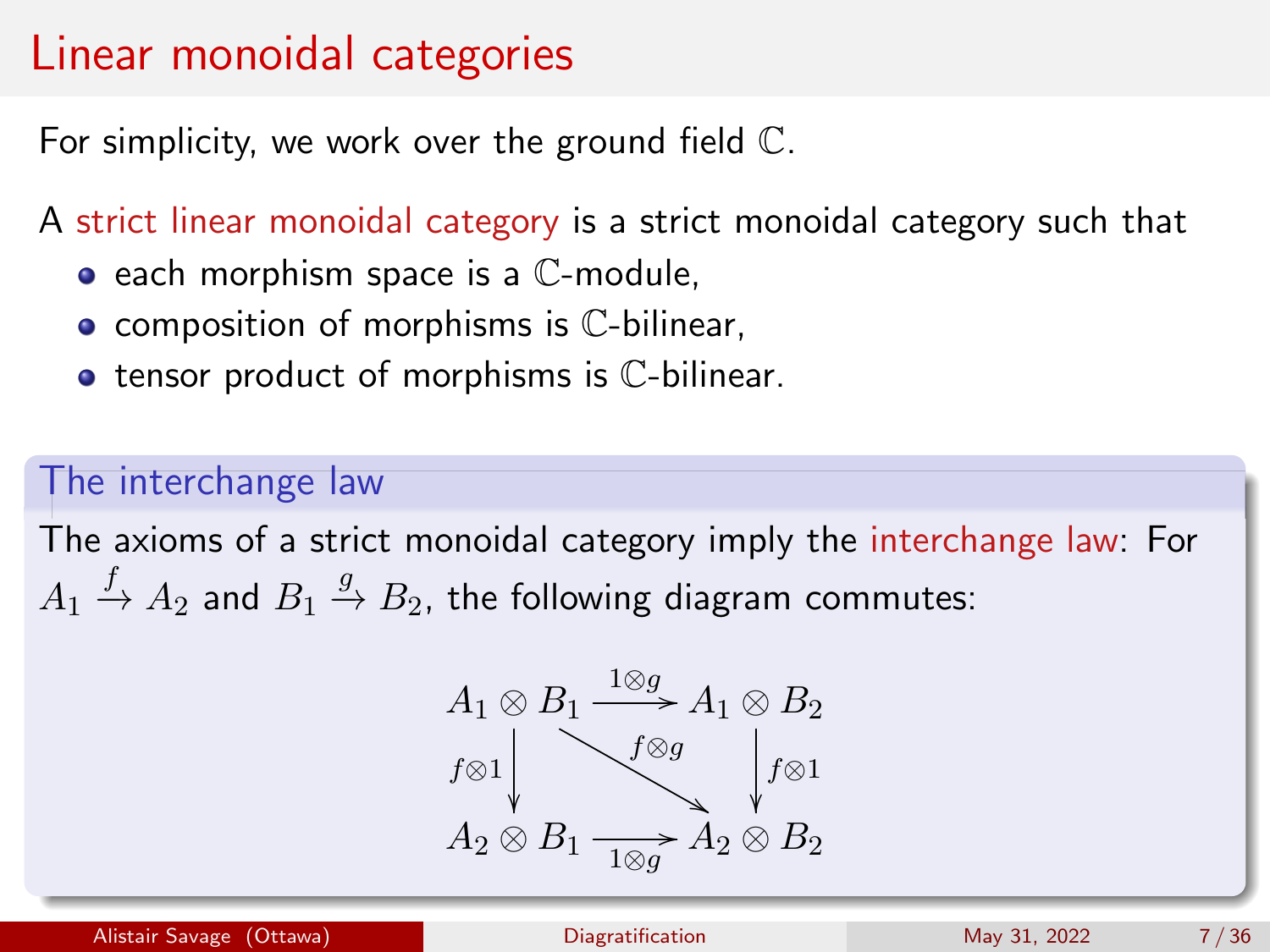# String diagrams

Fix a strict monoidal category *C*.

We will denote a morphism  $f: A \rightarrow B$  by:



The identity map  $1_A: A \rightarrow A$  is a string with no label:

We sometimes omit the object labels when they are clear or unimportant.

A

A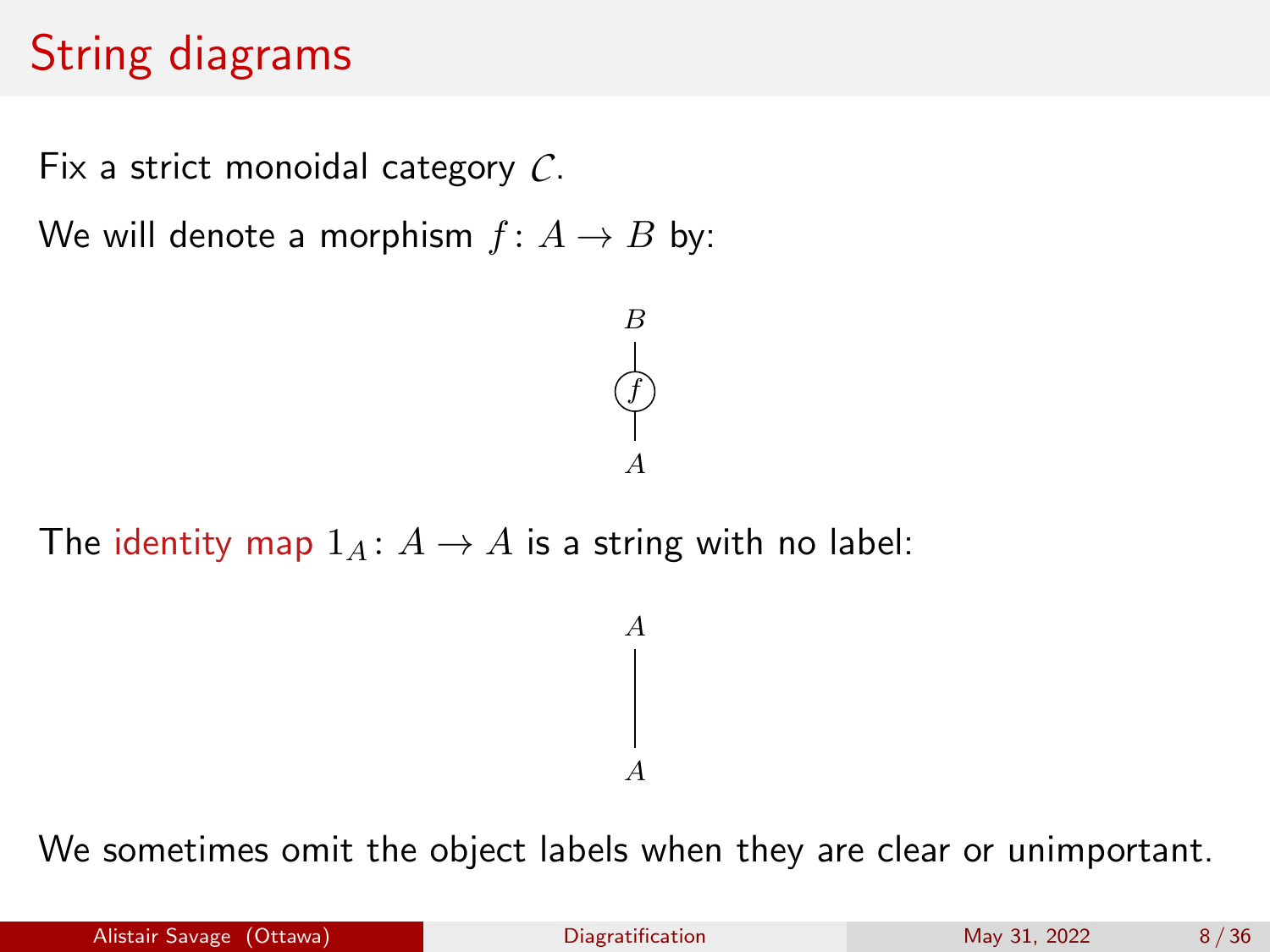# String diagrams

Composition is vertical stacking and tensor product is horizontal juxtaposition:



The interchange law then becomes:



A morphism  $f: A_1 \otimes A_2 \rightarrow B_1 \otimes B_2$  can be depicted:

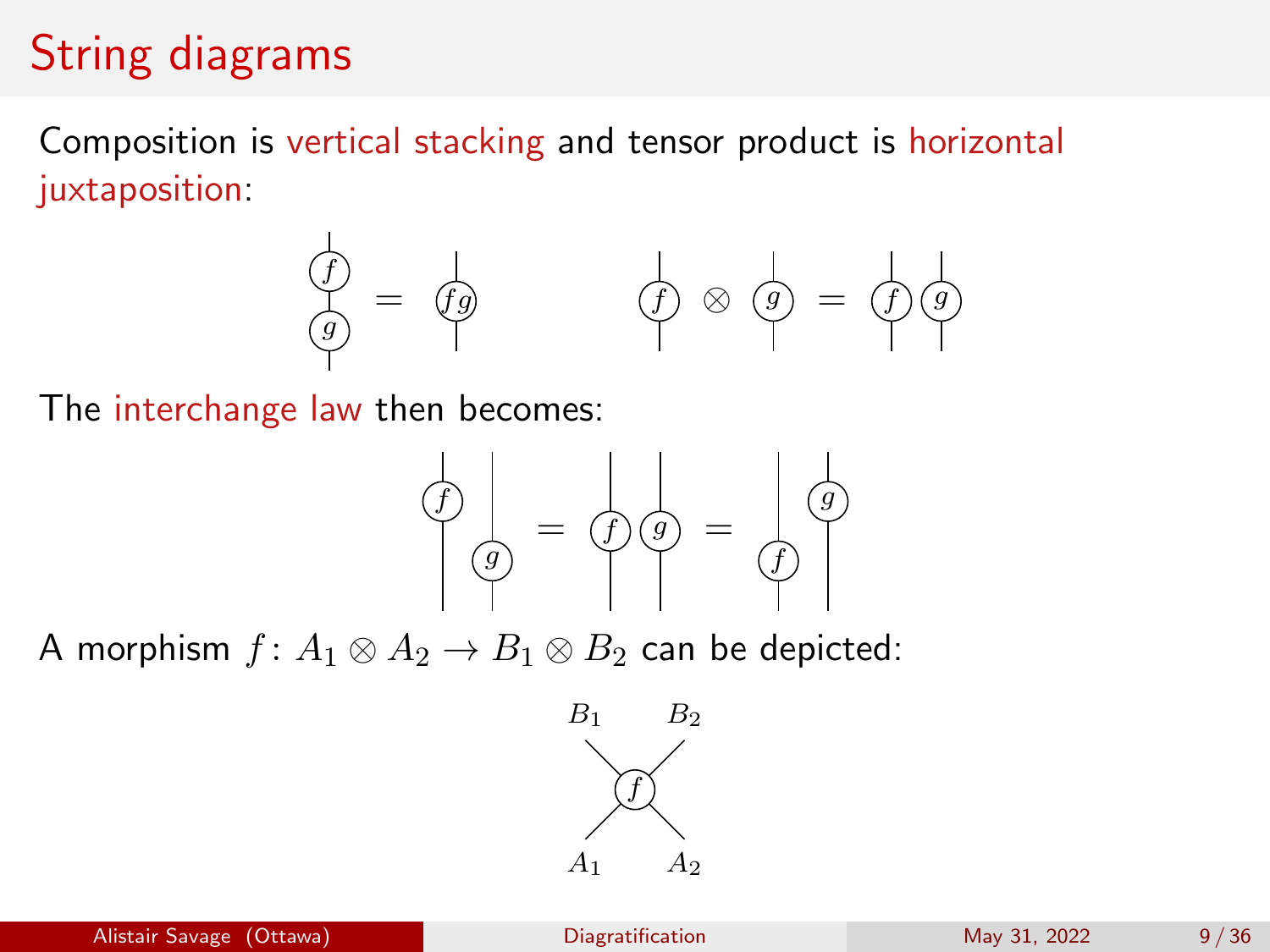Fix  $n \in \mathbb{C}$ . The Brauer category  $\mathcal{B}(n)$  is the linear monoidal category defined as follows.

One generating object: I

Three generating morphisms:

$$
\bigcup: 1 \to l^{\otimes 2}, \qquad \bigcap: l^{\otimes 2} \to 1, \qquad \bigtimes: l^{\otimes 2} \to l^{\otimes 2}.
$$

Relations:

$$
\begin{array}{c} \bigcirc \bigcirc \, = \, \bigcirc \, \bigcirc \, , \quad \bigcirc \bigcirc \, = \, \bigcirc \, = \, \bigcirc \, , \\ \bigcirc \, \bigcirc \, = \, \bigcirc \bigcirc \, , \quad \bigcirc \, = \, \bigcirc \, , \quad \bigcirc \, = \, \bigcirc \, \bigcirc \, , \end{array}
$$

(We'll motivate these relations soon.)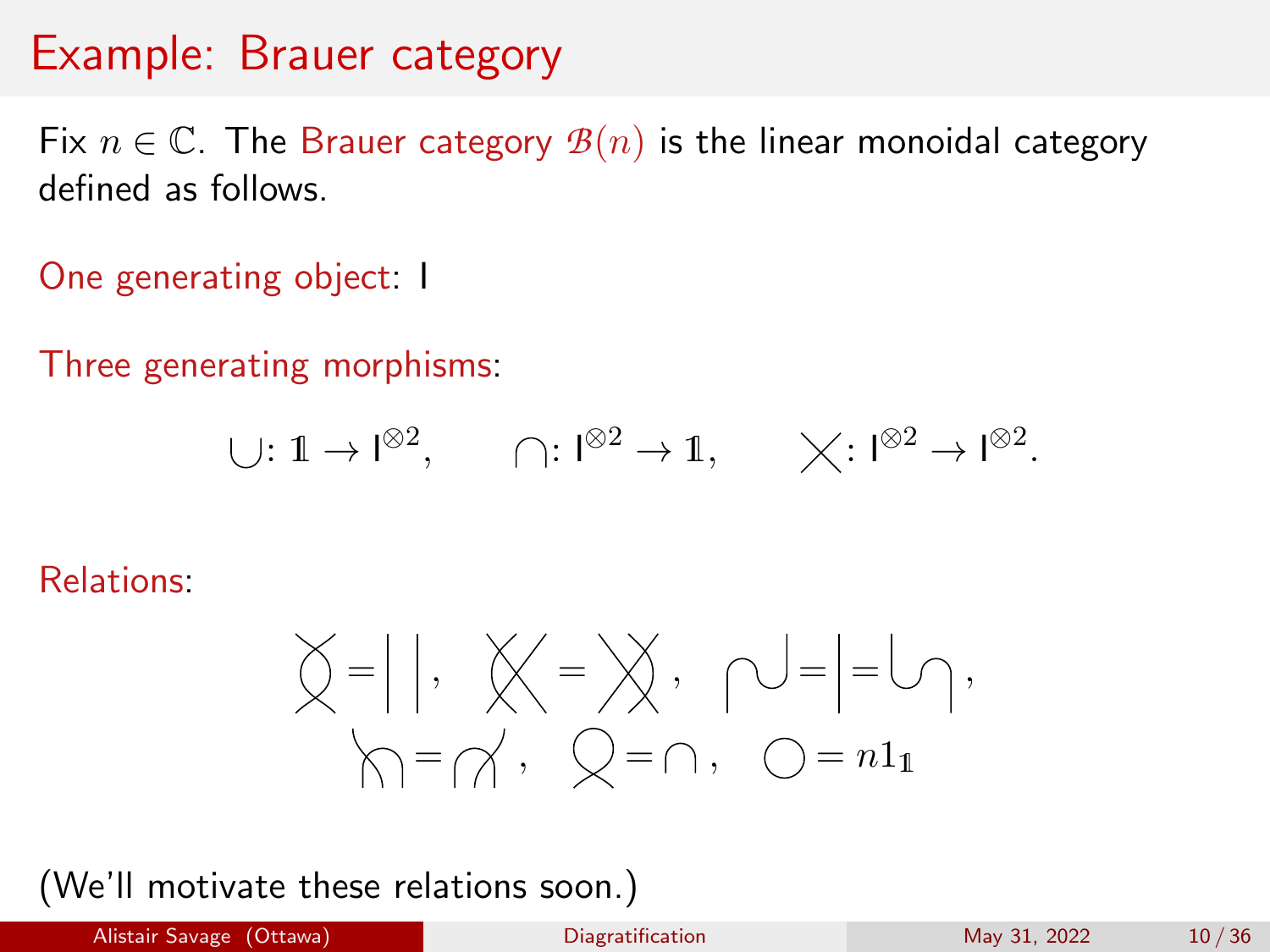An arbitrary morphism in  $\mathcal{B}(n)$  is a linear combination of Brauer diagrams. E.g.



Composition: vertical "gluing", replace closed components by a factor of  $n$ .

Tensor product: horizontal concatenation.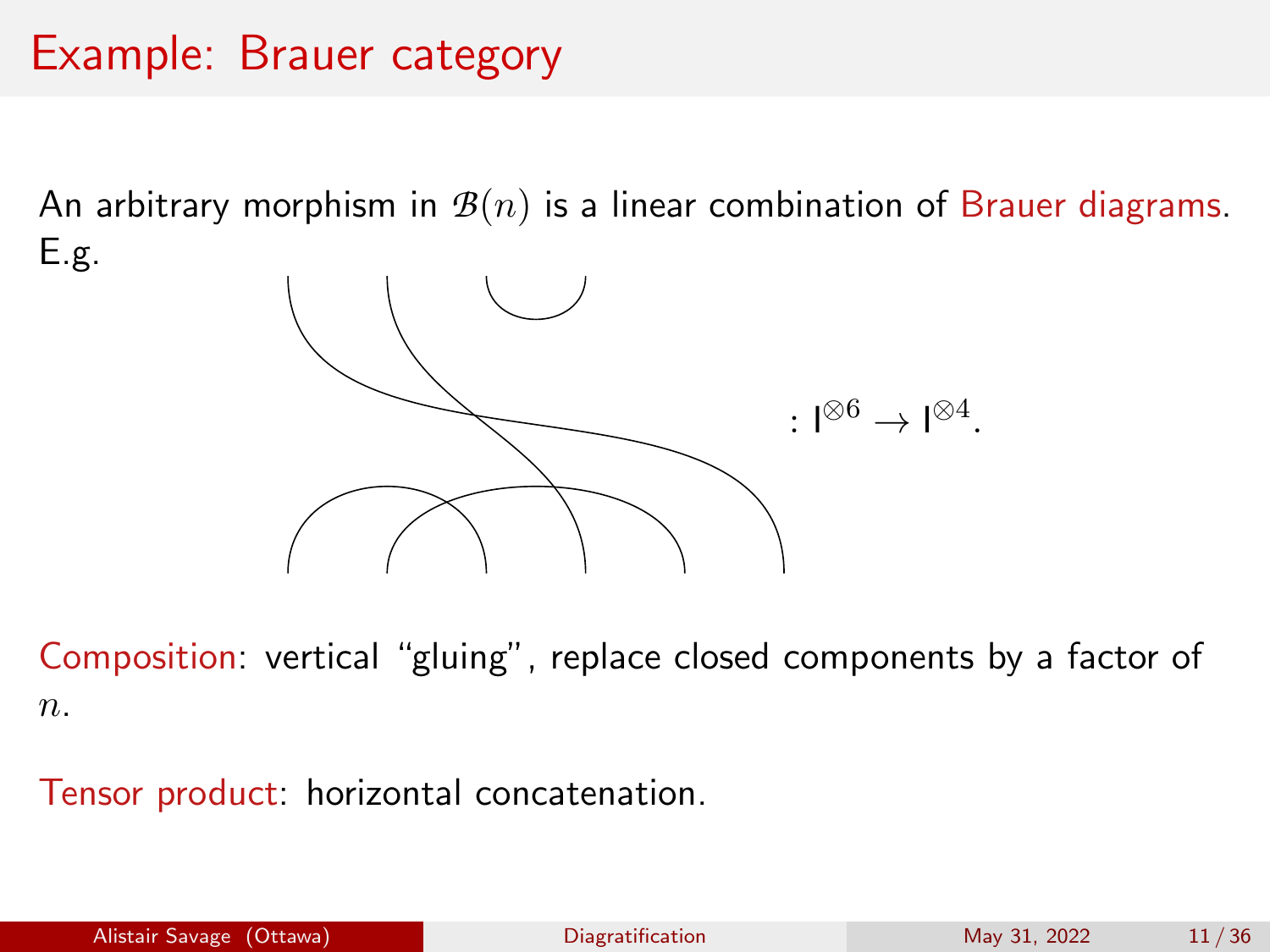## Universal property

Any linear symmetric monoidal category  $\mathcal C$  with self-dual object  $V$  of dimension  $n$  admits a linear monoidal functor

$$
\mathcal{B}(n)\to\mathcal{C},\quad 1\;\mapsto V.
$$

#### **Corollary**

We have a linear monoidal functor ( $V =$  natural module)

$$
\mathcal{B}(n) \to \mathrm{O}(n)\text{-mod}, \qquad I \mapsto V.
$$

$$
\times \mapsto (V^{\otimes 2} \to V^{\otimes 2}, \quad v \otimes w \to w \otimes v),
$$
  

$$
\cap \mapsto (V^{\otimes 2} \to \mathbb{C}, \quad v \otimes w \to \langle v, w \rangle),
$$
  

$$
\cup \mapsto (\mathbb{C} \to V^{\otimes 2}, \quad 1 \mapsto \sum_{v \in \mathbf{B}_V} v \otimes v),
$$

where  $\langle , \rangle$  is the bilinear form, and  $B_V$  is an orthonormal basis.

Alistair Savage (Ottawa) **[Diagratification](#page-0-0)** Diagratification May 31, 2022 12/36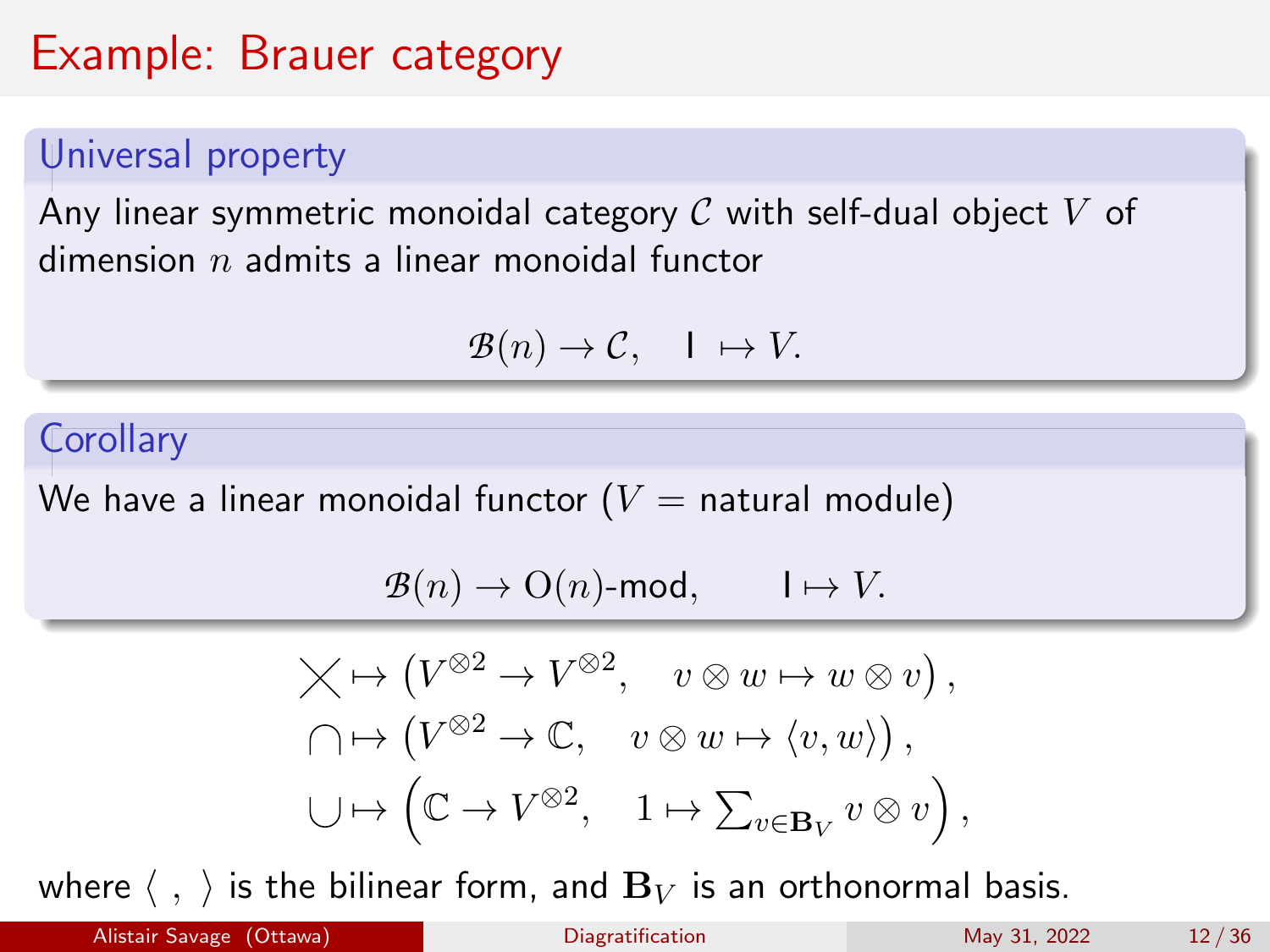In fact, this functor is full. In particular, we recover the surjection

$$
\mathcal{B}_r(n) \cong \mathrm{End}_{\mathcal{B}(n)}(\mathcal{I}^{\otimes r}) \twoheadrightarrow \mathrm{End}_{\mathcal{O}(n)}(V^{\otimes r}),
$$

where  $B_r(n)$  is the Brauer algebra.

Fact: Every f.d.  $O(n)$ -module is a summand of  $V^{\otimes r}$  for some  $r$ .

#### Philosophy

All homomorphisms between f.d.  $O(n)$ -modules are built from the "flip" symmetry, the bilinear pairing, and its dual.

Similar statements are true in the symplectic case.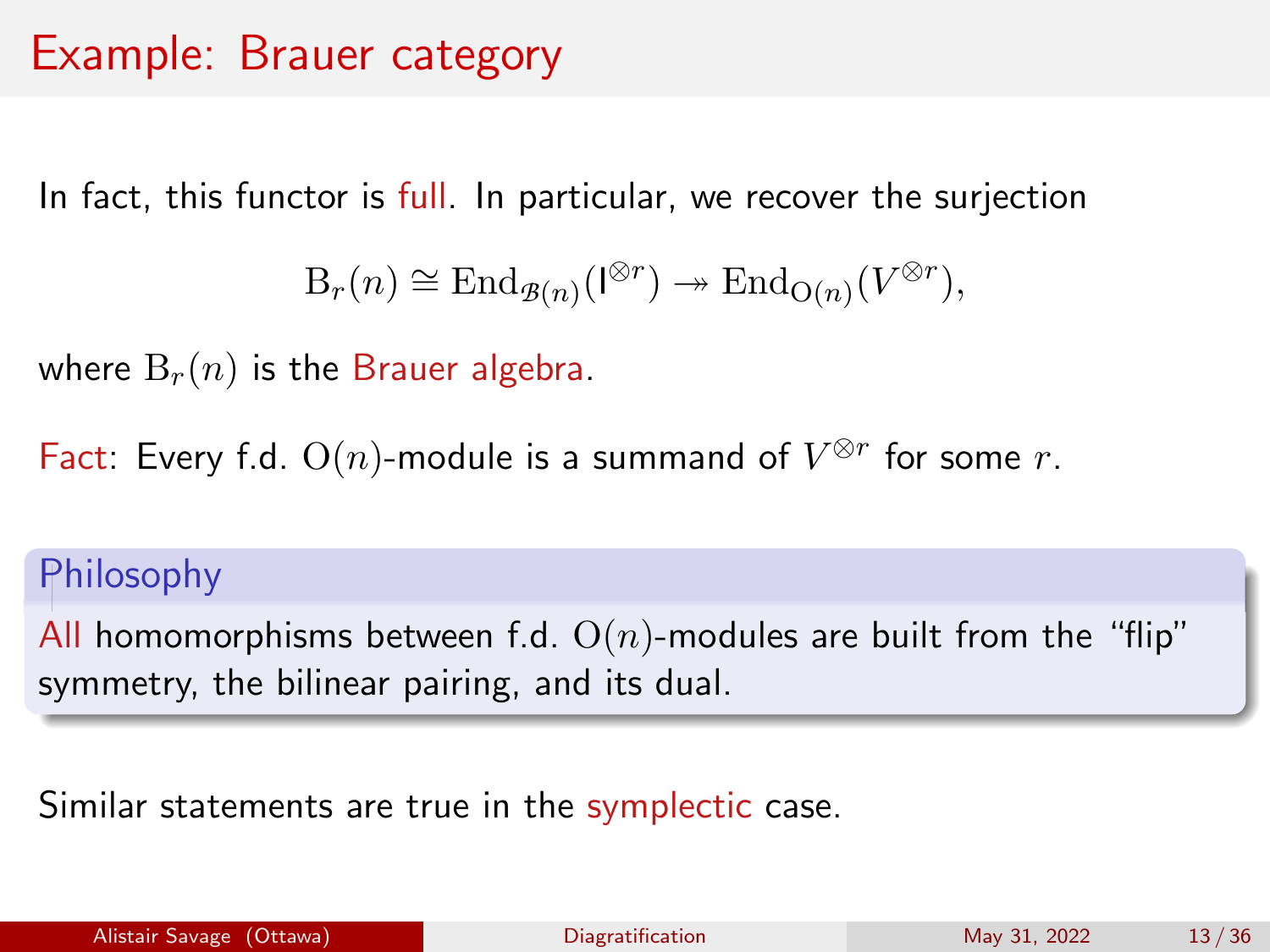## Understanding the relations

Nondegeneracy of the bilinear form gives the relation



The left-hand side is the composition

$$
V \cong V \otimes \mathbb{C} \xrightarrow{\mathbf{1}_V \otimes \bigcup} V \otimes V \otimes V \xrightarrow{\bigcap \otimes \mathbf{1}_V} \mathbb{C} \otimes V \cong V,
$$
  

$$
w \mapsto w \otimes 1 \mapsto \sum_{v \in \mathbf{B}_V} w \otimes v \otimes v \mapsto \sum_{v \in \mathbf{B}_V} \langle w, v \rangle \otimes v \mapsto \sum_{v \in \mathbf{B}_V} \langle w, v \rangle v = w.
$$

Symmetry of the bilinear form gives the relation:

$$
\bigcirc \, = \, \bigcirc
$$

We also have

$$
\bigodot : \mathbb{C} \to \mathbb{C}, \quad 1 \mapsto \sum_{v \in \mathbf{B}_V} \langle v, v \rangle = \dim V.
$$

So the "bubble" corresponds to the dimension of the object  $V$ .

Alistair Savage (Ottawa) **[Diagratification](#page-0-0)** Diagratification May 31, 2022 14/36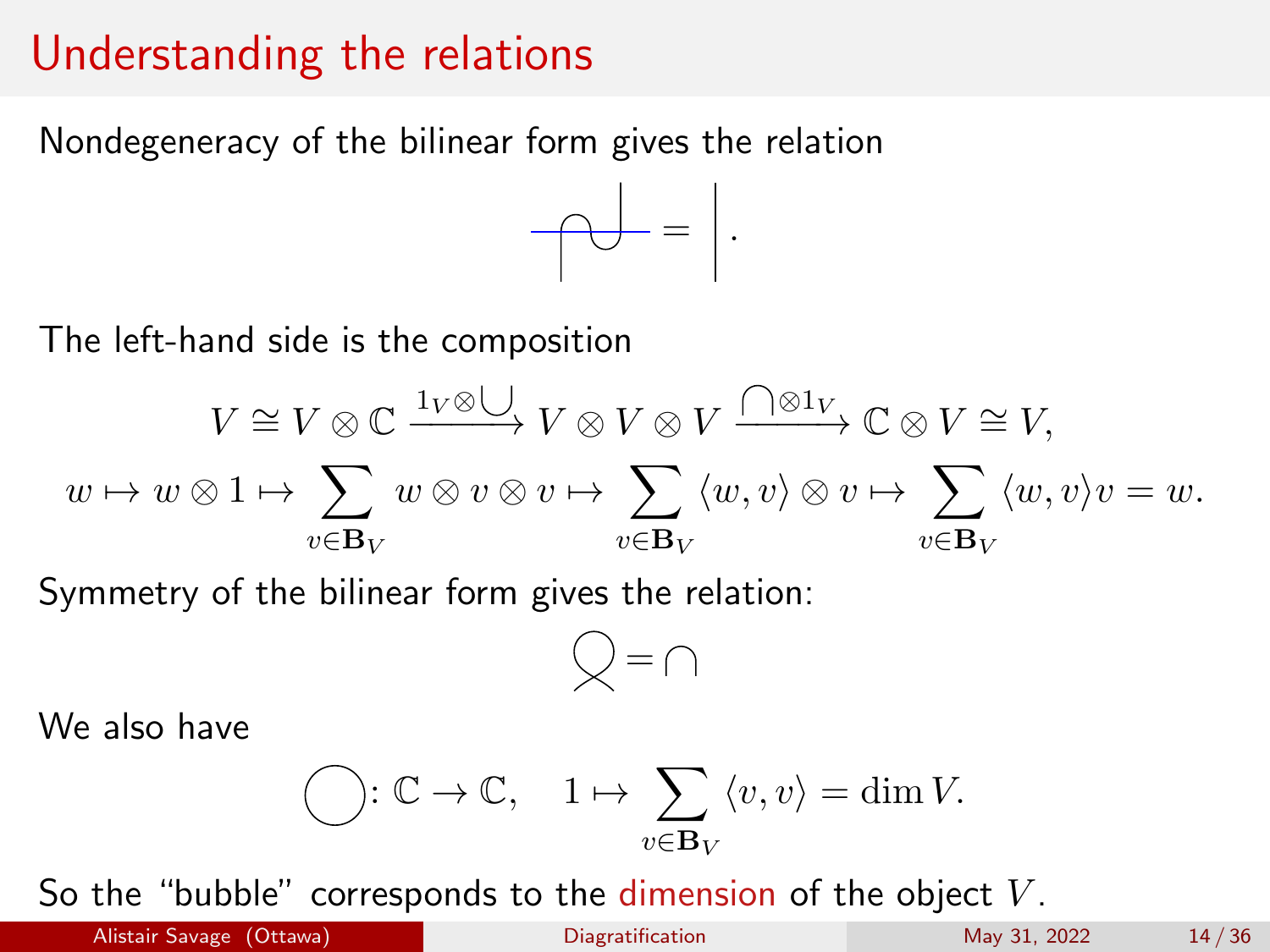## Understanding the relations

The remaining relations come from the fact that the flip map endows the category with the structure of a symmetric monoidal category.

Flip satisfies the relations of the symmetric group:

$$
\sum_{i=1}^n\frac{1}{i} \left| \begin{array}{cc} 1, & \text{if } i \neq j \\ 0, & \text{if } i \neq j \end{array} \right|.
$$

Naturality gives  $\bigotimes = \bigcap$  .

Composing on the bottom with  $|\times$  gives  $\setminus$  =  $\curvearrowright$ .

A small endomorphism space  $(n \geq 4)$ 

We have 
$$
V = V_{\omega_1}
$$
 and  $V^{\otimes 2} = V_{2\omega_1} \oplus V_{\omega_2} \oplus \mathbb{C}$ .

Then  $\operatorname{End}_{\operatorname{O}(n)}(V^{\otimes 2})$  is 3-dimensional, spanned by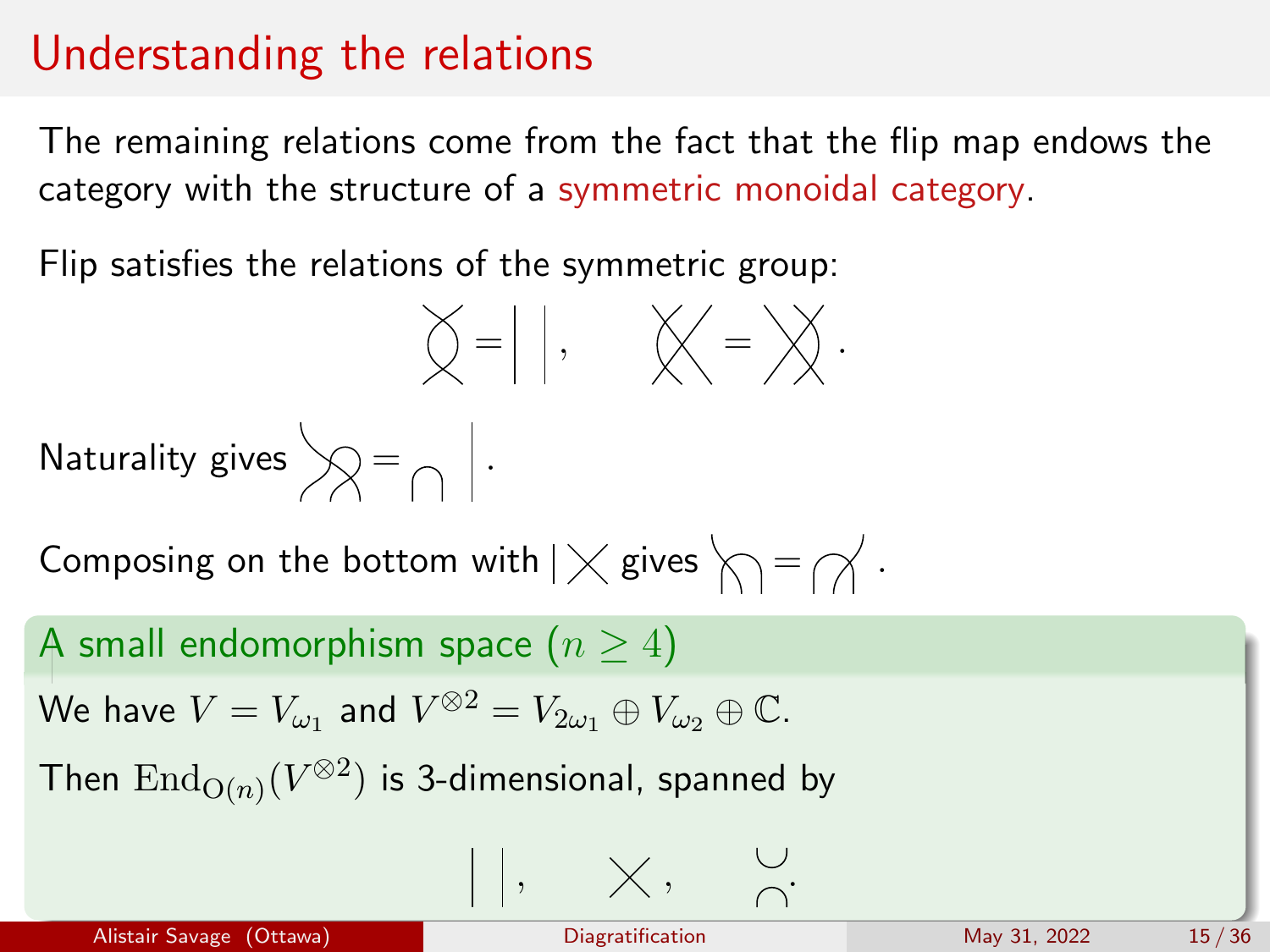# Goal

## Goal

We want analogous results in type  $F_4$ .

Let f be the simple complex Lie algebra of type  $F_4$ .

We want a linear monoidal category *F* and a functor

 $\Phi: \mathcal{F} \to \text{f-mod}$ ,

such that

- $\bullet$  *F* has a simple presentation,
- $\bullet$   $\Phi$  is full (surjective on morphisms),
- $\bullet$   $\Phi$  is essentially surjective (surjective on isomorphism classes) after adding in summands.

### Question

How do we find a presentation of  $\mathcal F$  using as little information about the representation theory of f as possible?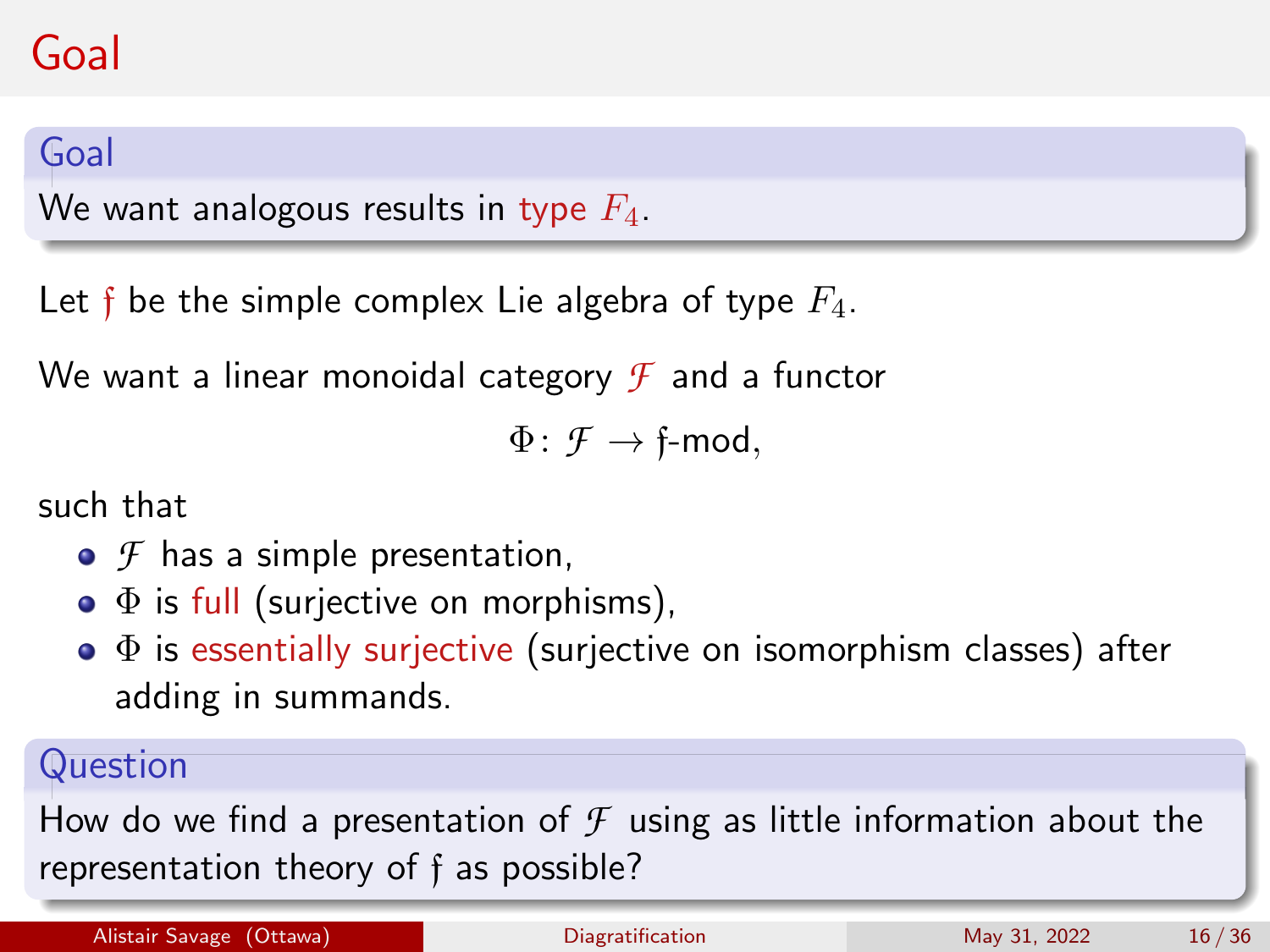## Important observations about  $F_4$

Let  $V = V_{\omega_4}$  be the smallest nontrivial simple f-module (dim  $V = 26$ ).

#### Facts

- $\bullet$  V is self-dual.
- Every f.d. simple f-module is contained in  $V^{\otimes r}$  for some  $r \in \mathbb{N}$ . We have

$$
\dim \text{Hom}_{\mathfrak{f}}(V, V) = 1, \qquad \dim \text{Hom}_{\mathfrak{f}}(V^{\otimes 2}, V) = 1,
$$
  

$$
\dim \text{Hom}_{\mathfrak{f}}(V^{\otimes 2}, V^{\otimes 2}) = 5, \qquad \dim \text{Hom}_{\mathfrak{f}}(V^{\otimes 2}, V^{\otimes 3}) = 15.
$$

Note:  $\text{Hom}_{\mathfrak{f}}(V^{\otimes m}, V^{\otimes n}) \cong \text{Hom}_{\mathfrak{f}}(V^{\otimes (m+n)}, \mathbb{C})$  for all  $m, n \in \mathbb{N}$ . • We have a decomposition

$$
V^{\otimes 2}=\mathbb{C}\oplus V\oplus V_{\omega_1}\oplus V_{\omega_3}\oplus V_{2\omega_4}.
$$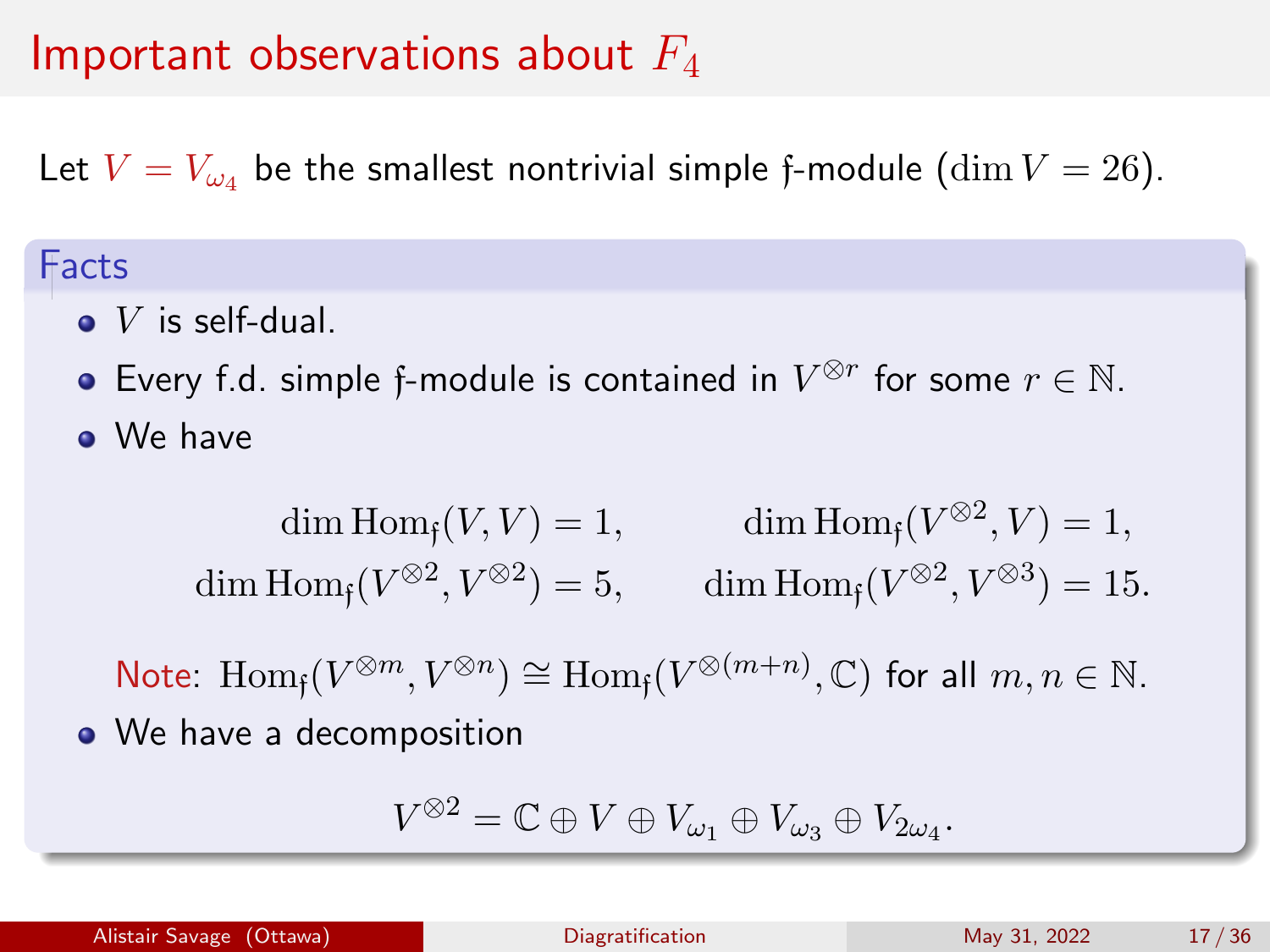# Generators of the diagrammatic category

Generating object

We have one generating object I, corresponding to  $V$ .

Generating morphisms

 $\operatorname{Hom}_{\mathfrak{f}}(V^{\otimes 2},\mathbb{C})$  and  $\operatorname{Hom}_{\mathfrak{f}}(\mathbb{C},V^{\otimes 2})$  are spanned by

 $\cap: V \otimes V \to \mathbb{C}$  and  $\cup: \mathbb{C} \to V \otimes V$ .

 $\mathrm{Hom}_{\mathfrak{f}} (V^{\otimes 2}, V)$  is spanned by  $\overline{\mathcal{\lambda}}: V^{\otimes 2} \to V.$ 

We have the flip map

$$
\bigtimes\colon V^{\otimes 2}\to V^{\otimes 2},\qquad v\otimes w\mapsto w\otimes v.
$$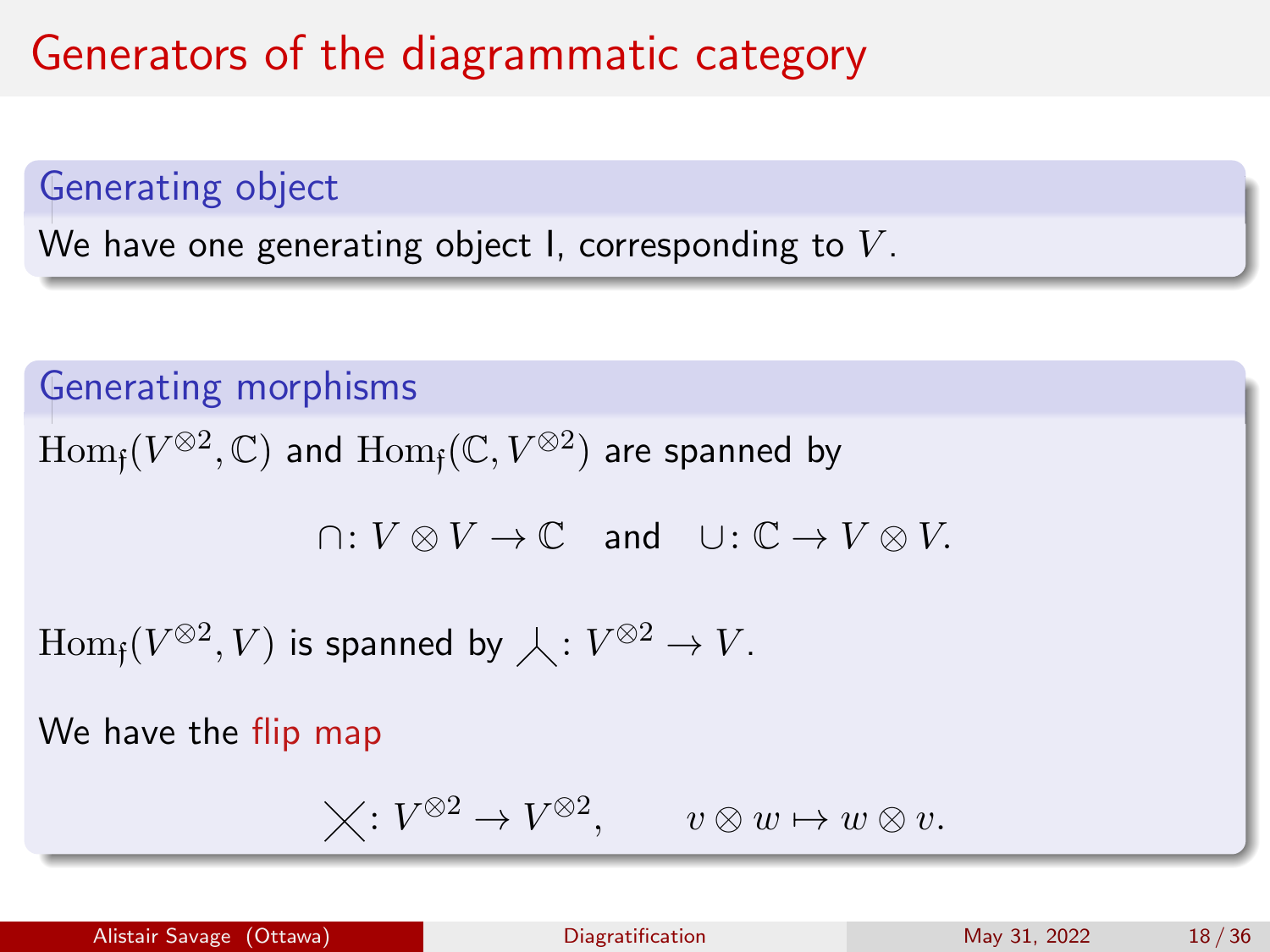## Some initial relations

We have

 $\text{min} = \text{min}$  nondegeneracy of the bilinear form on V  $\mathfrak{z}:=\bigcup_{\mathbb{R}}\;=\;\bigcup_{\mathbb{R}}\;=\;\bigcup_{\mathbb{R}}\;=\;\mathbb{R}.$  $\bigcirc$  =  $\bigcap$  symmetry of the bilinear form  $\overrightarrow{\bigcirc} = \overrightarrow{\bigwedge}$  symmetry of the map  $\overrightarrow{\bigwedge}$ 

The flip map  $\times$  endows f-mod with the structure of a symmetric monoidal category:

= , = , = , = , = .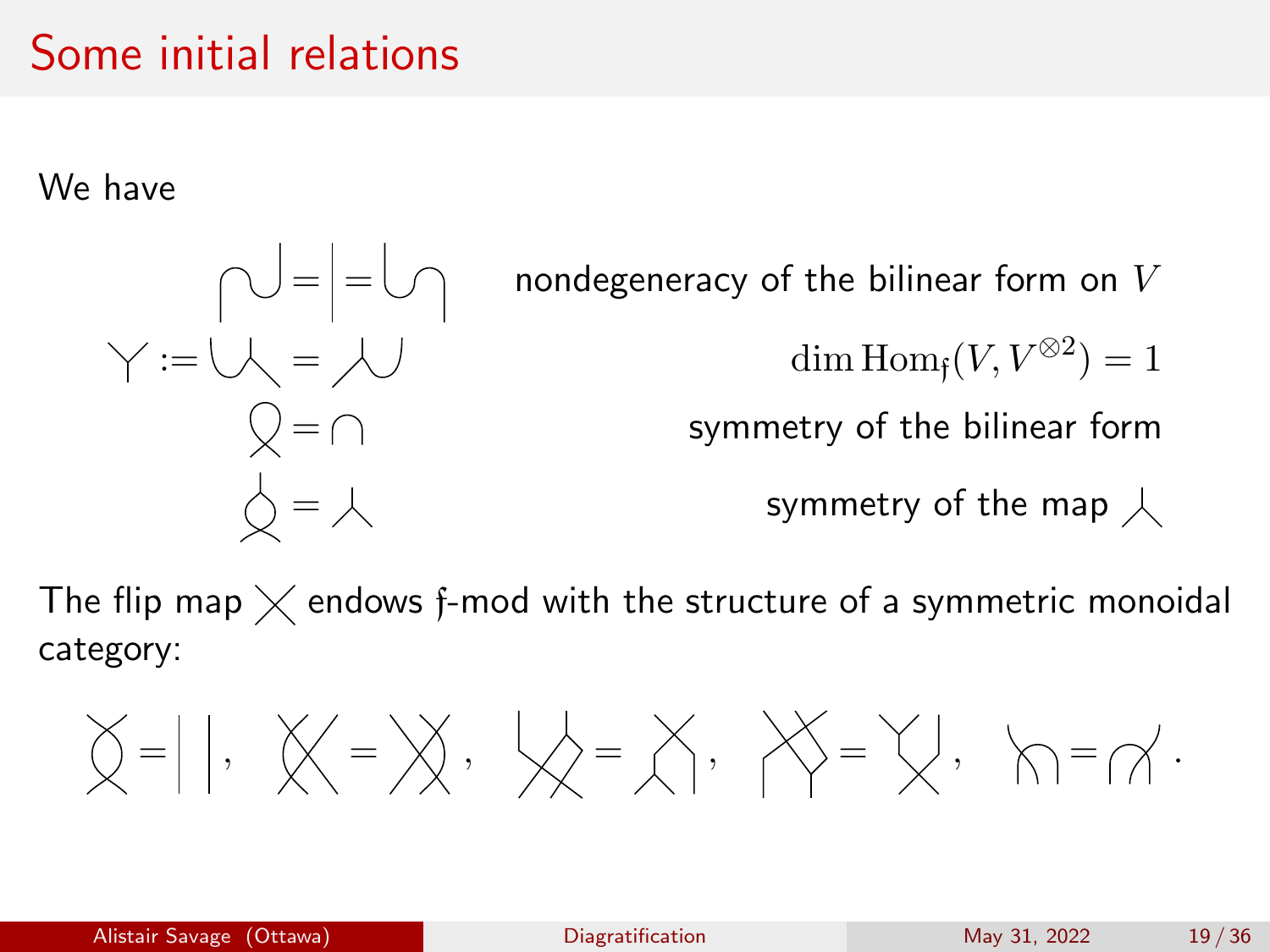## More initial relations

Since dim  $\text{Hom}_{\text{f}}(V, V) = 1$ , we have

$$
\left.\bigwedge\limits^{\mathbb{I}}=\alpha\;\right|\qquad\text{for some }\alpha\in\mathbb{C}.
$$

Since dim  $\text{Hom}_{f}(\mathbb{C}, \mathbb{C}) = 1$ , we have

$$
\bigcirc = n1_1 \qquad \text{for some } n \in \mathbb{C}.
$$

(In fact,  $n = \dim V = 26$ .)

Since dim  $\text{Hom}_{\text{f}}(\mathbb{C}, V) = 0$ , we have

$$
\bigcirc = 0.
$$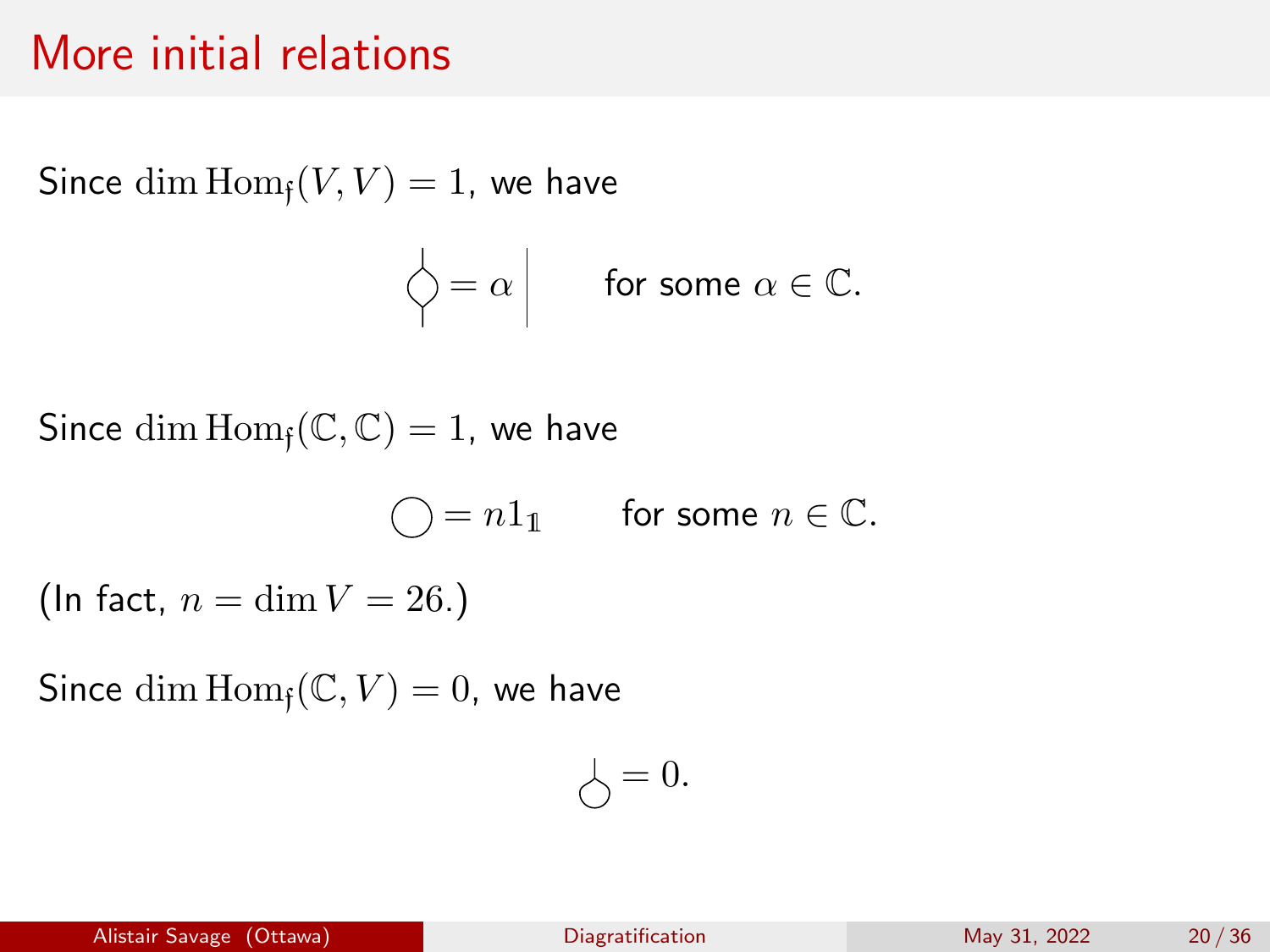# A preliminary category

For  $\alpha, n \in \mathbb{C}$ ,  $\mathcal{T} = \mathcal{T}_{\alpha,n}$  is the linear monoidal category defined as follows. One generating object: I Four generating morphisms:  $\downarrow$ ,  $\times$ ,  $\cup$ ,  $\cap$ Relations:

$$
\bigvee_{i=1}^{n} = \bigvee_{i=1}^{n} P_{i} \quad \forall i = 1, \quad \forall i = 1, \quad \forall i = 1, \quad \forall i = 1, \quad \forall i = 1, \quad \forall i = 1, \quad \forall i = 1, \quad \forall i = 1, \quad \forall i = 1, \quad \forall i = 1, \quad \forall i = 1, \quad \forall i = 1, \quad \forall i = 1, \quad \forall i = 1, \quad \forall i = 1, \quad \forall i = 1, \quad \forall i = 1, \quad \forall i = 1, \quad \forall i = 1, \quad \forall i = 1, \quad \forall i = 1, \quad \forall i = 1, \quad \forall i = 1, \quad \forall i = 1, \quad \forall i = 1, \quad \forall i = 1, \quad \forall i = 1, \quad \forall i = 1, \quad \forall i = 1, \quad \forall i = 1, \quad \forall i = 1, \quad \forall i = 1, \quad \forall i = 1, \quad \forall i = 1, \quad \forall i = 1, \quad \forall i = 1, \quad \forall i = 1, \quad \forall i = 1, \quad \forall i = 1, \quad \forall i = 1, \quad \forall i = 1, \quad \forall i = 1, \quad \forall i = 1, \quad \forall i = 1, \quad \forall i = 1, \quad \forall i = 1, \quad \forall i = 1, \quad \forall i = 1, \quad \forall i = 1, \quad \forall i = 1, \quad \forall i = 1, \quad \forall i = 1, \quad \forall i = 1, \quad \forall i = 1, \quad \forall i = 1, \quad \forall i = 1, \quad \forall i = 1, \quad \forall i = 1, \quad \forall i = 1, \quad \forall i = 1, \quad \forall i = 1, \quad \forall i = 1, \quad \forall i = 1, \quad \forall i = 1, \quad \forall i = 1, \quad \forall i = 1, \quad \forall i = 1, \quad \forall i = 1, \quad \forall i = 1, \quad \forall i = 1, \quad \forall i = 1, \quad \forall i = 1, \quad \forall i = 1, \quad \forall i = 1, \quad \forall i = 1, \quad \forall i = 1, \quad \forall i = 1, \quad \forall i = 1, \quad \forall i = 1, \quad \forall i = 1, \quad \forall i = 1, \quad
$$

#### **Notes**

- Can scale ∪ and  $\cap$  to reduce to case  $\alpha = 1$ .
- Category is strict pivotal (isotopy invariance), so we can define

$$
\textcolor{blue}{\succ}\textcolor{blue}{<:=}\textcolor{blue}{\bigwedge}\textcolor{blue}{=}\textcolor{blue}{\bigwedge}\textcolor{blue}{\cdot}.
$$

Alistair Savage (Ottawa) **[Diagratification](#page-0-0)** Diagratification May 31, 2022 21/36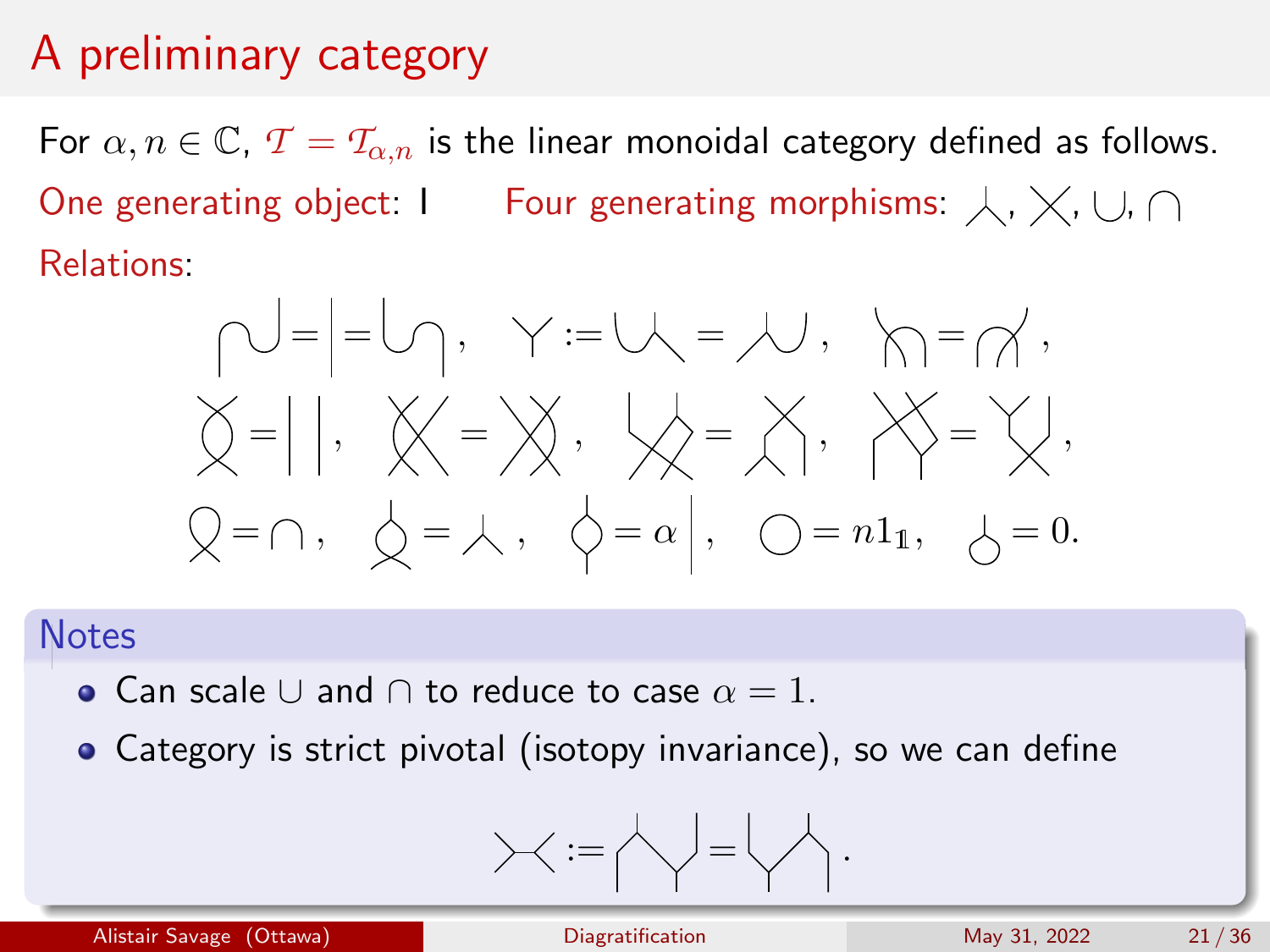# Additional relations

For simplicity, we will assume throughout that  $n \neq -2$ .

One can already show that we have a full functor

 $\tau \rightarrow$  f-mod.

But the functor is certainly not faithful. So we need to impose more relations on morphisms in *T* .

Let's focus on the space  $\mathrm{Hom}_{\mathfrak{f}}(V^{\otimes 2},V^{\otimes 2}).$ 

### Use two facts

- **1** The kernel of the functor  $T \rightarrow f$ -mod is a tensor ideal (i.e. closed under tensor product and composition).
- **?** We know  $\dim \operatorname{Hom}_{\mathfrak{f}}(V^{\otimes 2}, V^{\otimes 2}) = 5.$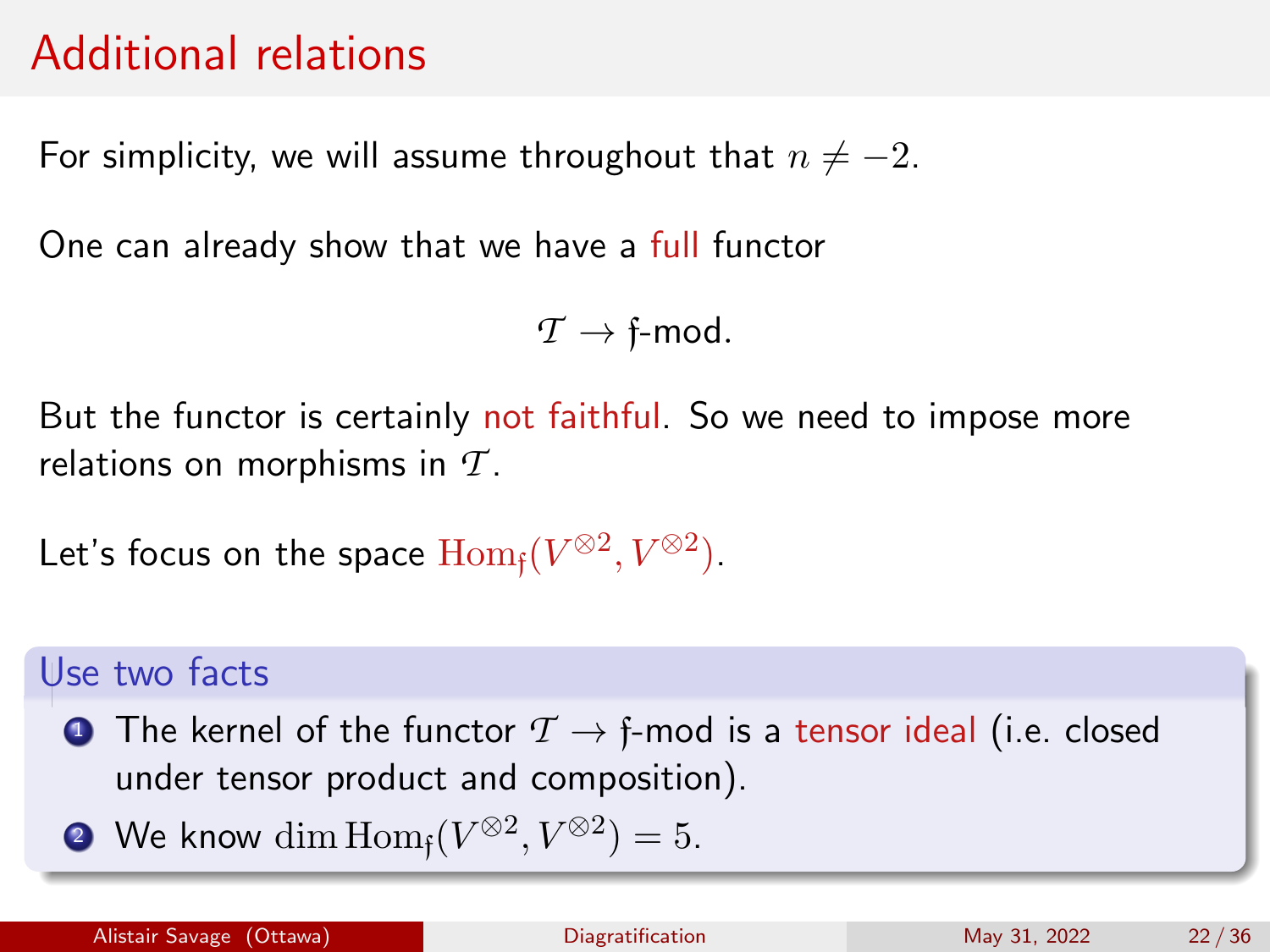## Rotation and switch

Consider the linear operators

$$
\text{Rot: Hom}(I^{\otimes 2}, I^{\otimes 2}) \to \text{Hom}(I^{\otimes 2}, I^{\otimes 2}), \qquad \text{Rot}\left(\frac{I}{I+I}\right) = \left|\frac{I}{I+I}\right|,
$$
\n
$$
\text{Switch: Hom}(I^{\otimes 2}, I^{\otimes 2}) \to \text{Hom}(I^{\otimes 2}, I^{\otimes 2}), \qquad \text{Switch}\left(\frac{I}{I+I}\right) = \frac{I}{X},
$$

In other words,

$$
Rot(f) = (\bigcap \otimes 1_1^{\otimes 2}) \circ (1_1 \otimes f \otimes 1_1) \circ (1_1^{\otimes 2} \otimes \bigcup),
$$
  
Switch $(f) = f \circ \times$ .

Any tensor ideal of  $\mathcal T$  or  $\mathcal F$  is invariant under Rot and Switch.

In particular, the kernel of the functor  $\mathcal{T} \rightarrow \mathfrak{f}$ -mod is invariant under Rot and Switch.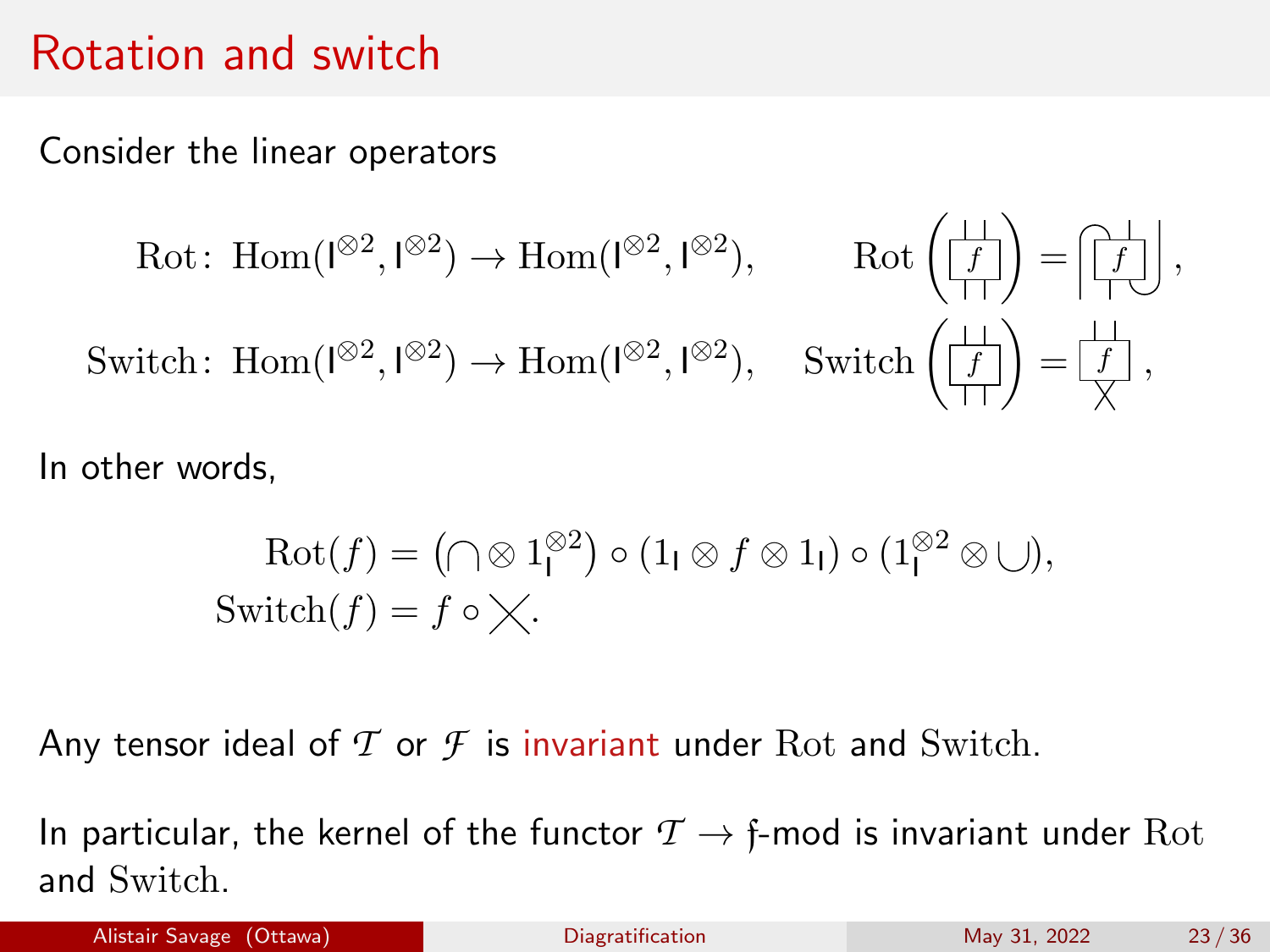## Rotation and switch

The operators Rot and Switch generate an action of  $\mathfrak{S}_3$  on the 6-dimensional space spanned by

$$
|x|, \begin{array}{l} \circ \\ \circ \\ \circ \end{array}, x, x \times x, x \times y := \bigtimes.
$$

More precisely, one can show (using only relations in  $\mathcal{T}$ ) that

$$
Rot(||) = \bigcap_{\bigcap}
$$
,  $Rot(\bigcap_{\bigcap}$ ) = | |,  $Rot(\times) = \times$ ,  
Rot( $\times$ ) =  $\times$ ,  $Rot(\times) = \times$ ,  $Rot(\times) = \times$ ,

and

$$
\text{Switch } \left( \big| \big| \right) = \bigtimes, \quad \text{Switch } \left( \bigtimes \right) = \big| \big|, \qquad \text{Switch } \left( \bigcap_{n=1}^{\infty} \right) = \bigcap_{n=1}^{\infty},
$$
\n
$$
\text{Switch } \left( \bigtimes \right) = \bigtimes, \quad \text{Switch } \left( \bigtimes \right) = \bigtimes, \quad \text{Switch } \left( \bigtimes \right) = \bigtimes.
$$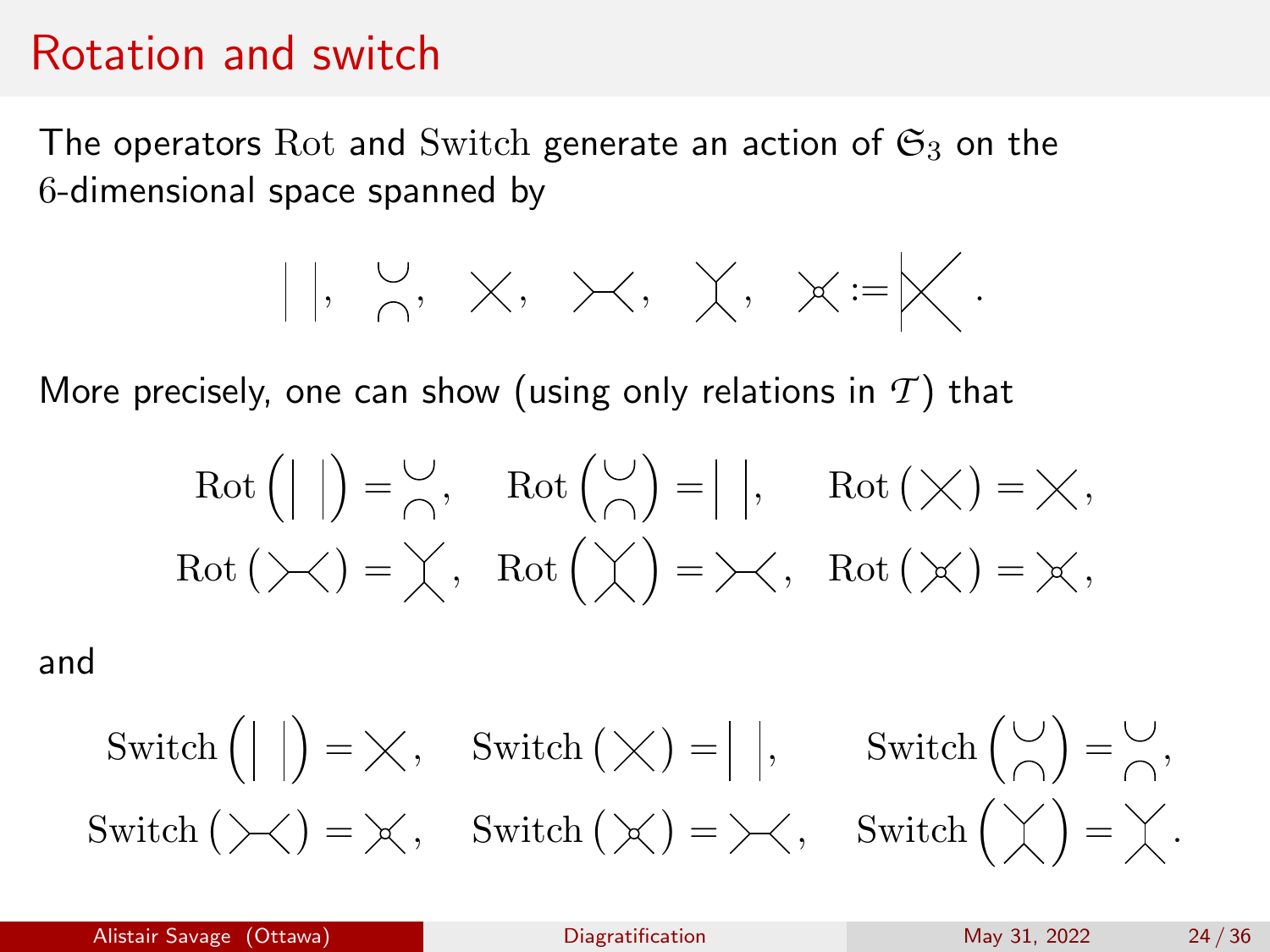# Deducing the relations

Since  $\dim{\rm Hom}(V^{\otimes 2},V^{\otimes 2})=5$ , we want a linear dependence relation on the morphisms  $||, \begin{matrix} 0 \\ 0 \end{matrix}, x, \times, \times, \times, \times.$ 

Key question: How do we figure out this relation without doing explicit computations in f-mod?

Key idea: Since the kernel of the functor  $\mathcal{F} \to \mathfrak{f}$ -mod is invariant under Rot and Switch, our relation must be an eigenvector for these operators. (Otherwise our space of relations would be too big.)

The space of simultaneous eigenvectors for **both** Rot and Switch is spanned by

$$
\Big|\Big|+\mathop{\bigtriangledown}\limits_{\bigtriangleup}+\bigtimes\quad\text{ and }\quad\Big\rangle\!\!\!\!\times\Big|+\bigvee_{\bigtriangleup}+\big\times_{\cdot}.
$$

So our relation must be some linear combination of these two.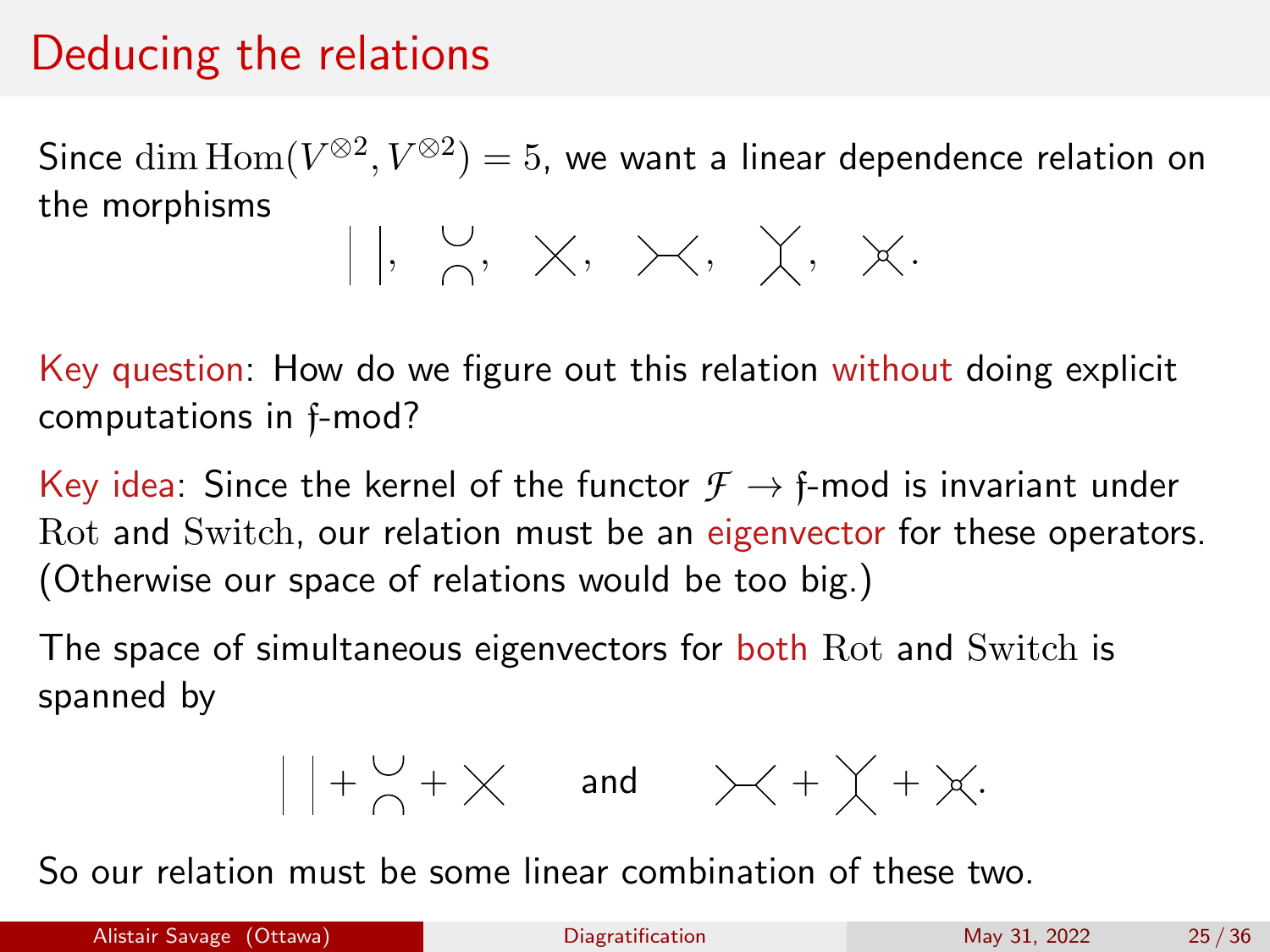# Deducing the relation

If

$$
|+\mathop{\bigtriangledown}\limits_{\bigtriangleup}+\mathop{\bigtriangledown}\limits_{\bigtriangleup}=0,
$$

then composing on bottom with  $\bigcup$  yields  $(n + 2) \bigcup = 0$ . But then

$$
=\bigcup\limits_{i=1}^n=0,
$$

and so the category becomes trivial.

So we want a relation of the form

$$
\times + \times + \times = \lambda \left( \mid \mid + \stackrel{\cup}{\cap} + \times \right).
$$

Composing on the bottom with  $\cup$  gives

$$
2\alpha \cup = \lambda(n+2) \cup
$$
 and so  $\lambda = \frac{2\alpha}{n+2}$ .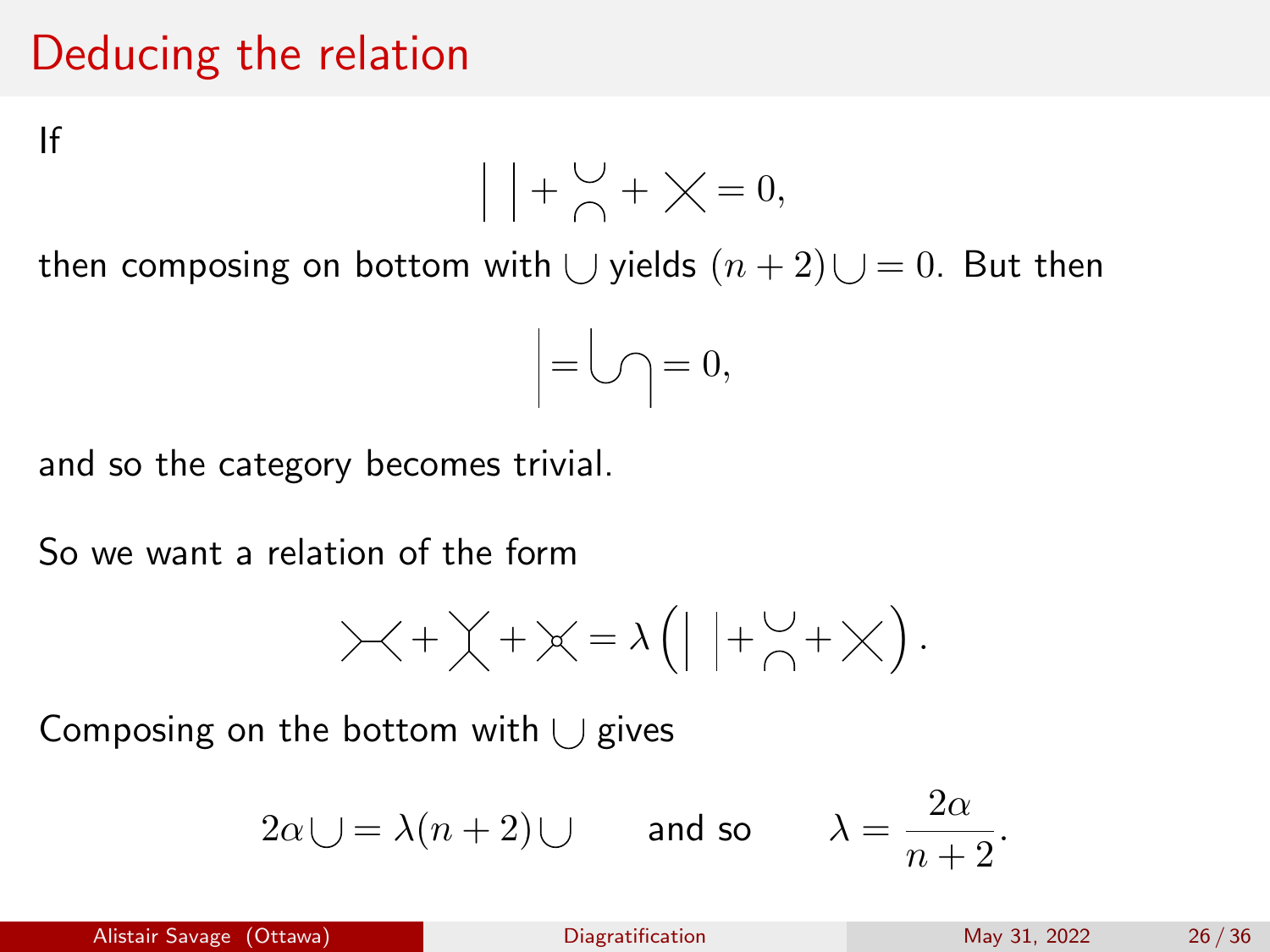## Additional relations

Since  $\dim\operatorname{Hom}_{\mathfrak{f}}(V^{\otimes 2},V^{\otimes 2})=5$ , we also want a linear dependence relation on the morphisms

$$
|,\ \underset{\cap}{\cup},\ \times,\ \times,\ \chi,\ \chi,\ \text{if}.
$$

A similar analysis shows that the relation must be

$$
\mathcal{L} = \frac{\alpha^2(n+14)}{2(n+2)^2} \left( \mid \mid + \mathcal{L} \right) + \frac{\alpha(n-6)}{2(n+2)} \left( \times + \chi \right) + \frac{3\alpha^2(2-n)}{2(n+2)^2} \times \mathbf{R}.
$$

Finally, using  $\dim\mathrm{Hom}_{\mathfrak{f}}(V^{\otimes 2},V^{\otimes 3})=15$ , we can deduce the relation

$$
\begin{aligned}\n\bigvee \bigvee &= \frac{\alpha(10-n)}{4(n+2)} \left( \bigvee \bigvee + \bigvee + \bigvee + \bigvee \bigvee + \bigvee \bigvee\right) \\
&\quad - \frac{\alpha^2(n+30)}{8(n+2)^2} \left( \bigvee \bigvee + \bigvee \bigvee + \bigvee \bigvee + \bigvee \bigvee\right) \\
&\quad + \frac{3\alpha^2(n-2)}{8(n+2)^2} \left( \bigvee \bigvee + \bigvee \bigvee + \bigvee \bigvee + \bigvee \bigvee\right).\n\end{aligned}
$$

Alistair Savage (Ottawa) **[Diagratification](#page-0-0)** Diagratification May 31, 2022 27/36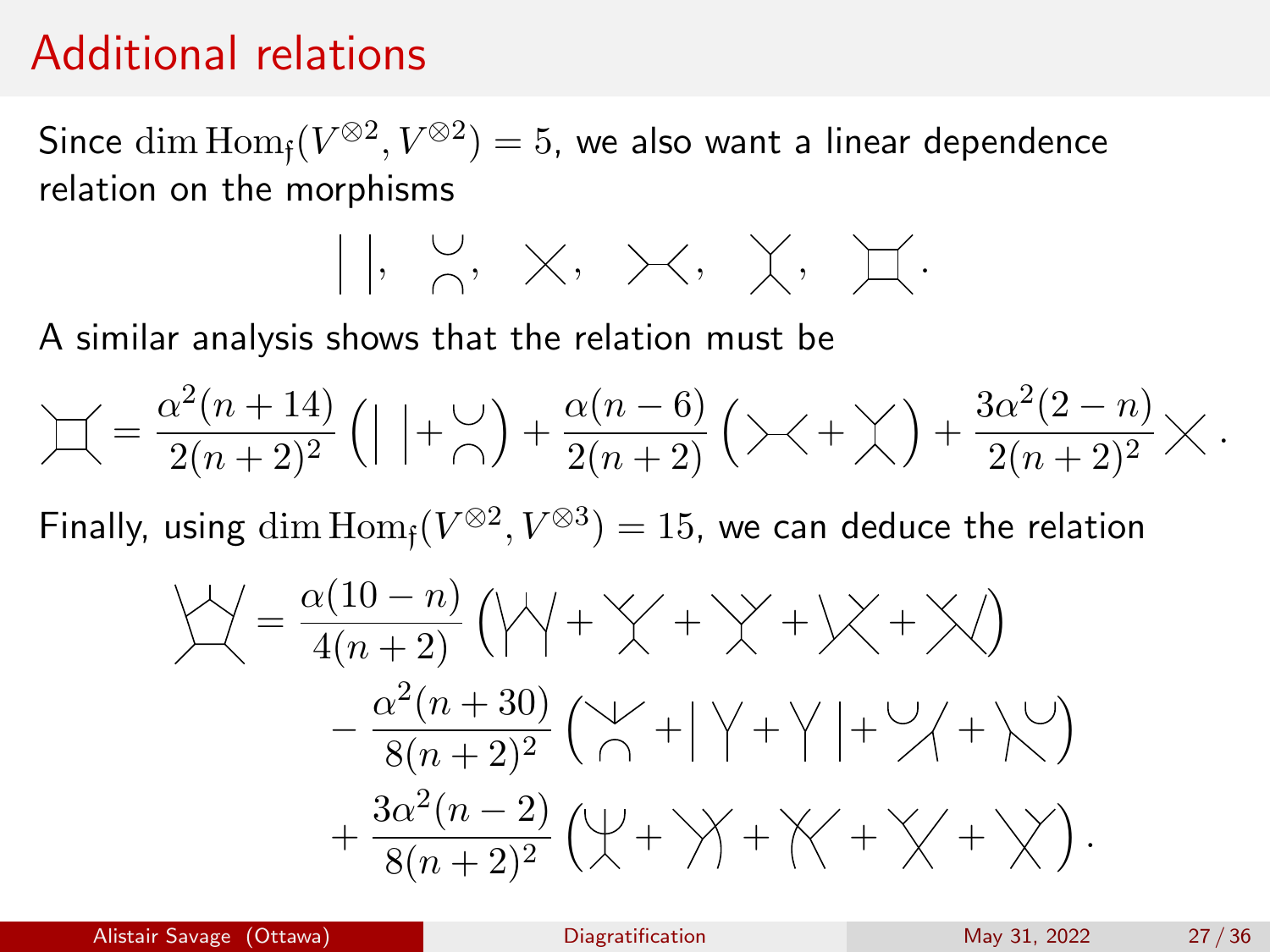## Definition of the category *F*

The category  $\mathcal{F} = \mathcal{F}_{\alpha,n}$  is obtained from  $\mathcal{T}_{\alpha,n}$  by imposing three additional relations:

$$
\times + \times + \times = \frac{2\alpha}{n+2} (|+ \vee_{n} + \times),
$$
  
\n
$$
\Box = \frac{\alpha^{2}(n+14)}{2(n+2)^{2}} (|+ \vee_{n}) + \frac{\alpha(n-6)}{2(n+2)} (\times + \times) + \frac{3\alpha^{2}(2-n)}{2(n+2)^{2}} \times,
$$
  
\n
$$
\frac{\sqrt{2}}{4} = \frac{\alpha(10-n)}{4(n+2)} (\sqrt{2} + \times) + \times \times + \times)
$$
  
\n
$$
- \frac{\alpha^{2}(n+30)}{8(n+2)^{2}} (\sqrt{2} + |+ \vee_{n} + \vee_{n} + \times)
$$
  
\n
$$
+ \frac{3\alpha^{2}(n-2)}{8(n+2)^{2}} (\sqrt{2} + \times) + \times \times + \times).
$$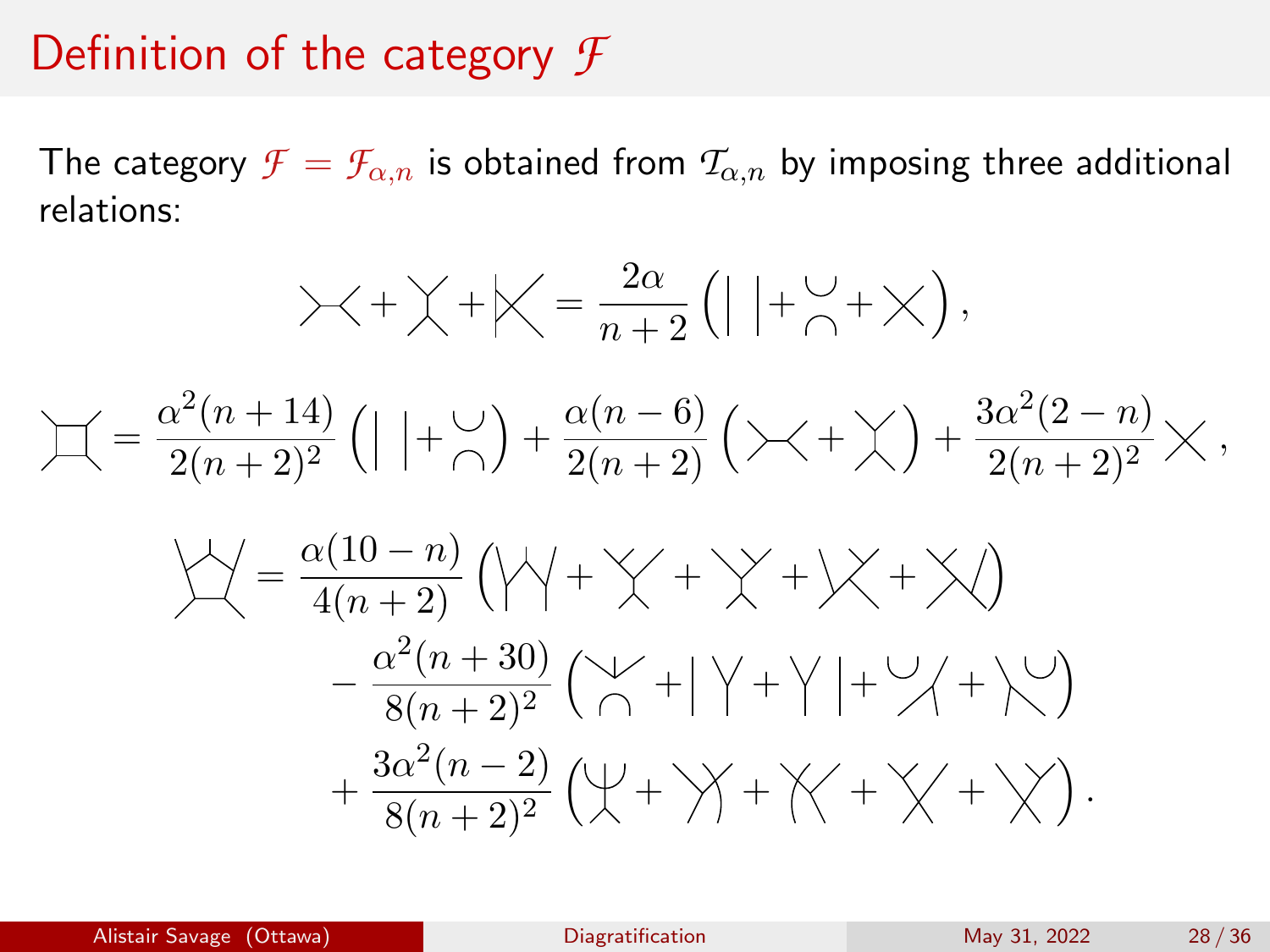# Theorem (Gandhi–S.–Zaynullin 2021)

**1** There is a monoidal functor

$$
\Phi\colon \mathcal{F}_{7/3,26}\to \mathfrak{f}\text{-mod},\qquad \mathsf{I}\mapsto V.
$$

- **2** The functor  $\Phi$  is full (surjective on morphisms).
- <sup>3</sup> Passing to the additive Karoubi envelope (idempotent completion of the additive envelope) yields a functor

$$
Kar(\Phi): Kar(\mathcal{F}_{7/3,26}) \to \text{f-mod}.
$$

that is essentially surjective (i.e. every f.d. f-module is isomorphic to an object in the image of  $\text{Kar}(\Phi)$ ).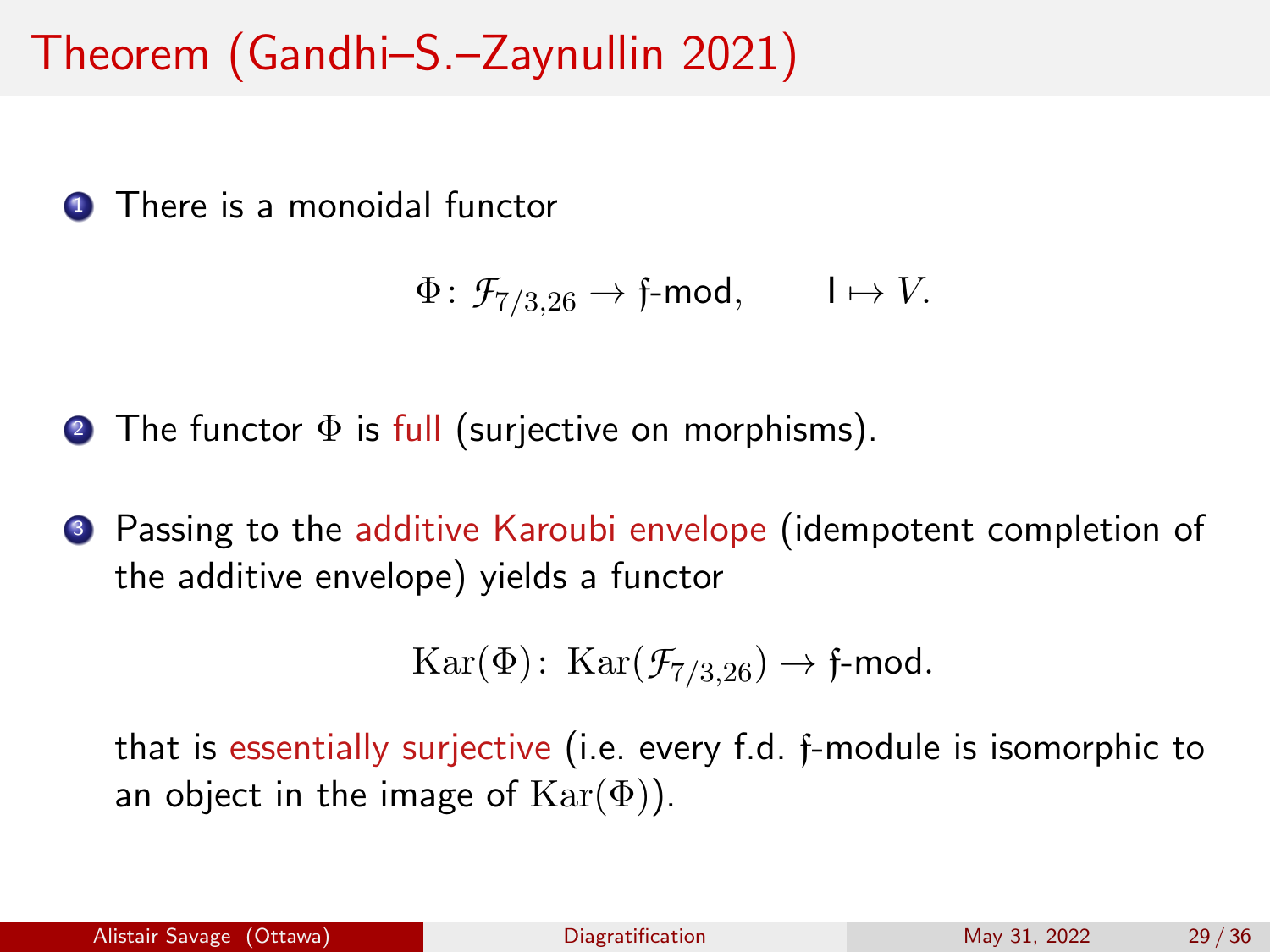# Remarks

#### Remark

The functor  $\Phi$  can be described explicitly using the Albert algebra, which is the unique exceptional Jordan algebra.

#### Remark

The relation

$$
\times + \times + \times = \frac{2\alpha}{n+2} (| |+ \searrow + \times )
$$

corresponds to the Cayley–Hamilton equation for traceless  $3 \times 3$ octonionic matrices.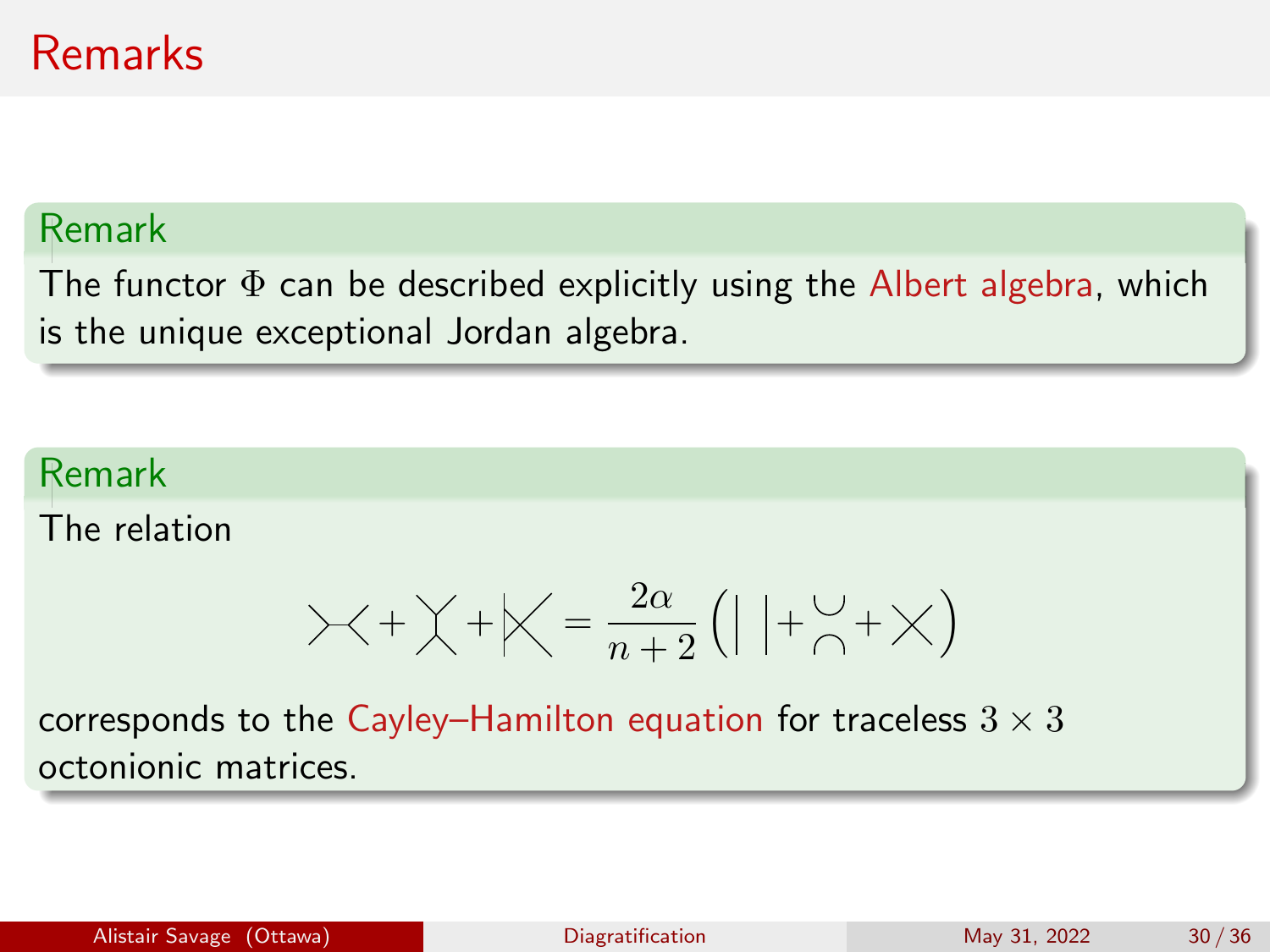# The upshot

Since

$$
\text{Kar}(\Phi) \colon \text{Kar}(\mathcal{F}_{7/3,26}) \to \text{f-mod}
$$

is full and essentially surjective,

```
f-mod is a quotient of \text{Kar}(\mathcal{F}_{7/3,26}).
```
## Philosophy

All homomorphisms between f.d. f-modules are built from the "flip" symmetry, the bilinear form (and its dual), and a trilinear form (or the multiplication in the Albert algebra).

#### Question

Is the functor  $\text{Kar}(\Phi)$  faithful, and hence an equivalence of categories, or are there further relations?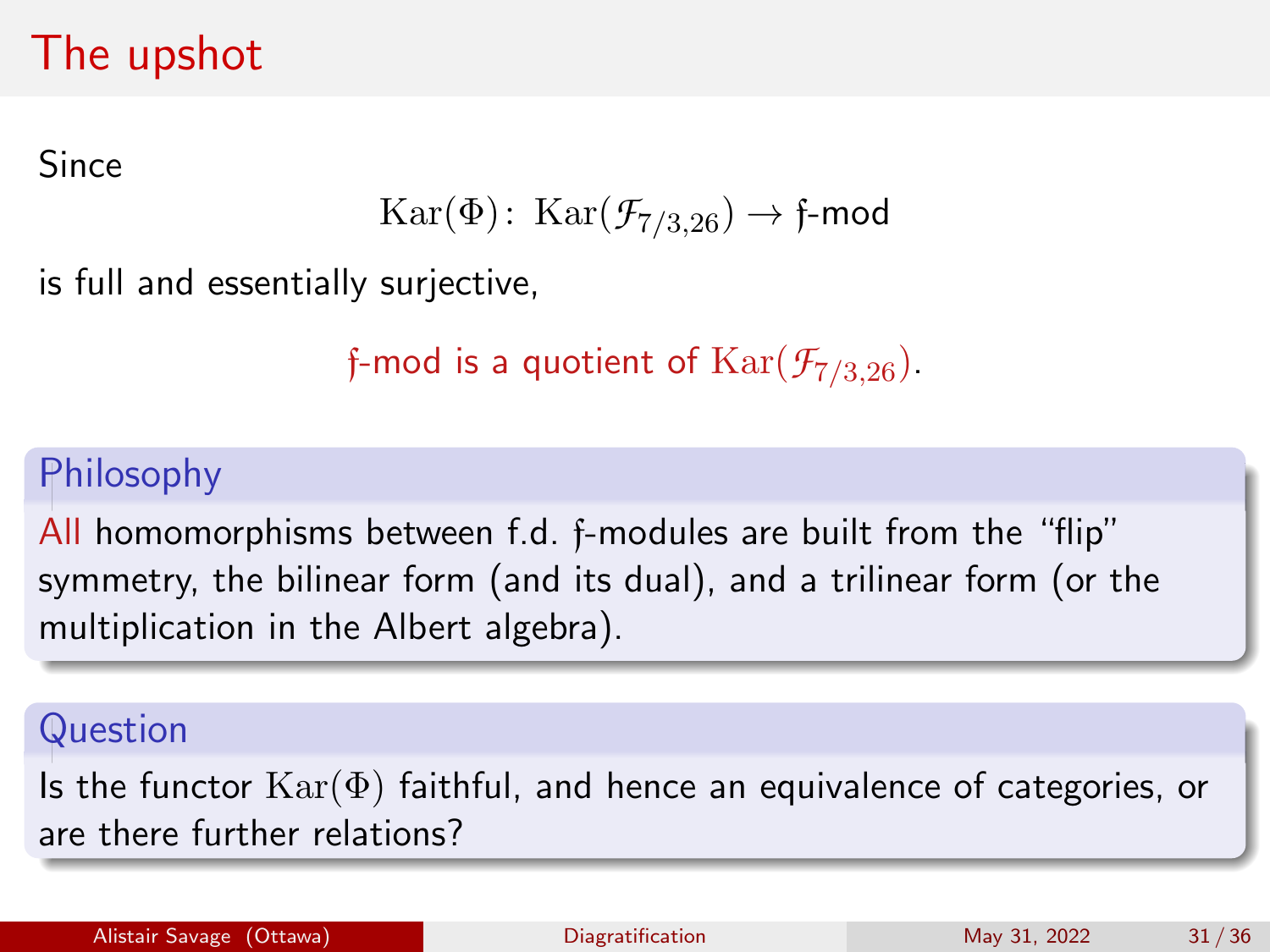One can repeat the strategy for the quantized enveloping algebra  $U_q(f)$ .

The main idea is that we move from symmetric monoidal categories to braided monoidal categories.

So we replace the flip  $\times$  with two morphisms

 $\chi$ ,  $\chi$ : I⊗ I → I⊗I,

that are mutually inverse and satisfy the braid relations:

$$
\bigotimes_{i=1}^{n} \left| \alpha \right| = \bigotimes_{i=1}^{n} \alpha_i, \qquad \bigotimes_{i=1}^{n} \alpha_i = \bigotimes_{i=1}^{n} \alpha_i.
$$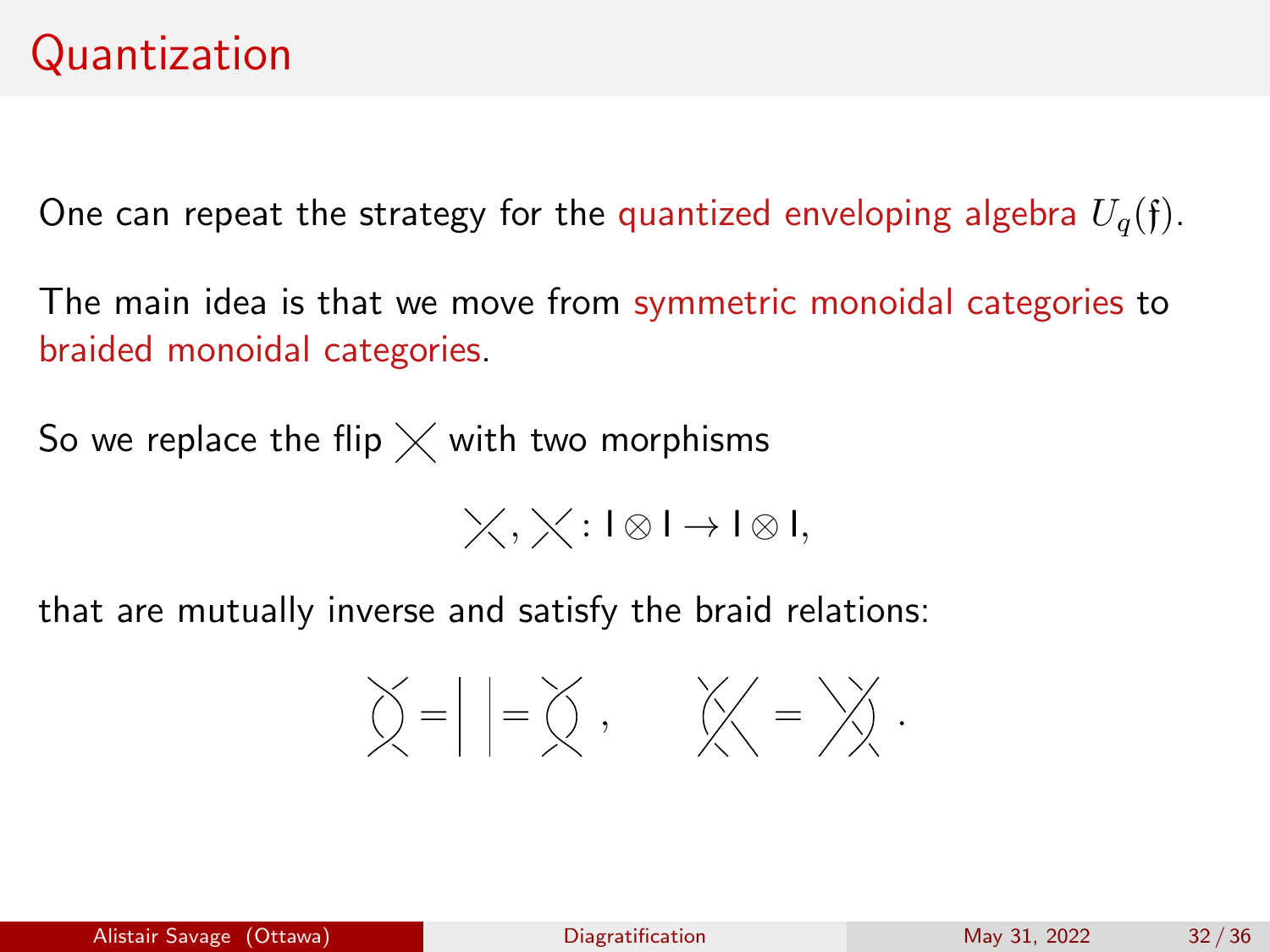## Quantum diagrammatic category

Let  $\mathcal{F}_q$  be the  $\mathbb{Q}(q)$ -linear strict monoidal category generated by the object I and generating morphisms

 $\downarrow: I \otimes I \rightarrow I, \quad \times, \quad \times: I \otimes I \rightarrow I \otimes I, \quad \cup: \mathbb{1} \rightarrow I \otimes I, \quad \cap: I \otimes I \rightarrow \mathbb{1},$ 

subject to the following relations:

$$
\bigvee = \Big| = \bigvee_1, \quad \gamma := \bigvee_1 = \bigvee_1, \quad \bigwedge_1 = \bigwedge'_1, \quad \bigwedge_1 = \bigwedge'_1, \quad \bigwedge_2 = \bigwedge'_2, \quad \bigvee_3 = \bigvee_3 = \bigvee_3, \quad \bigvee_4 = \bigvee_5 = \bigvee_5, \quad \bigvee_5 = \bigvee_6 = \frac{[2][7][12]}{[4][6]} \Big|,
$$
\n
$$
\bigcirc = \frac{[3][8][13][18]}{[4][6][9]} 1_1, \quad \bigcirc = 0, \quad \text{where } [n] = \frac{q^n - q^{-n}}{q - q^{-1}},
$$

(cont. on next page)

Alistair Savage (Ottawa) **[Diagratification](#page-0-0)** Diagratification May 31, 2022 33 / 36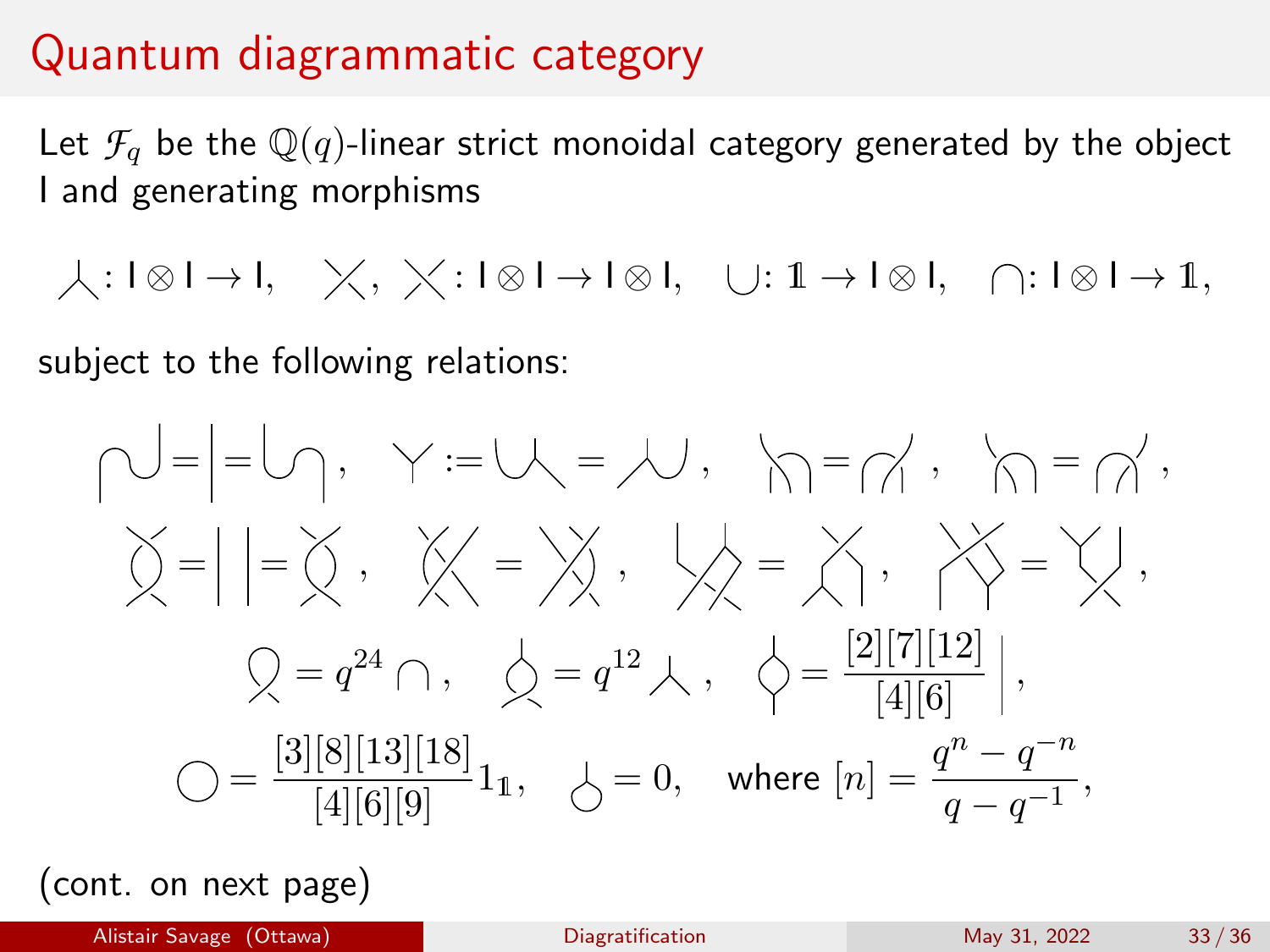## Quantum diagrammatic category (cont.)



Alistair Savage (Ottawa) **[Diagratification](#page-0-0)** Diagratification May 31, 2022 34 / 36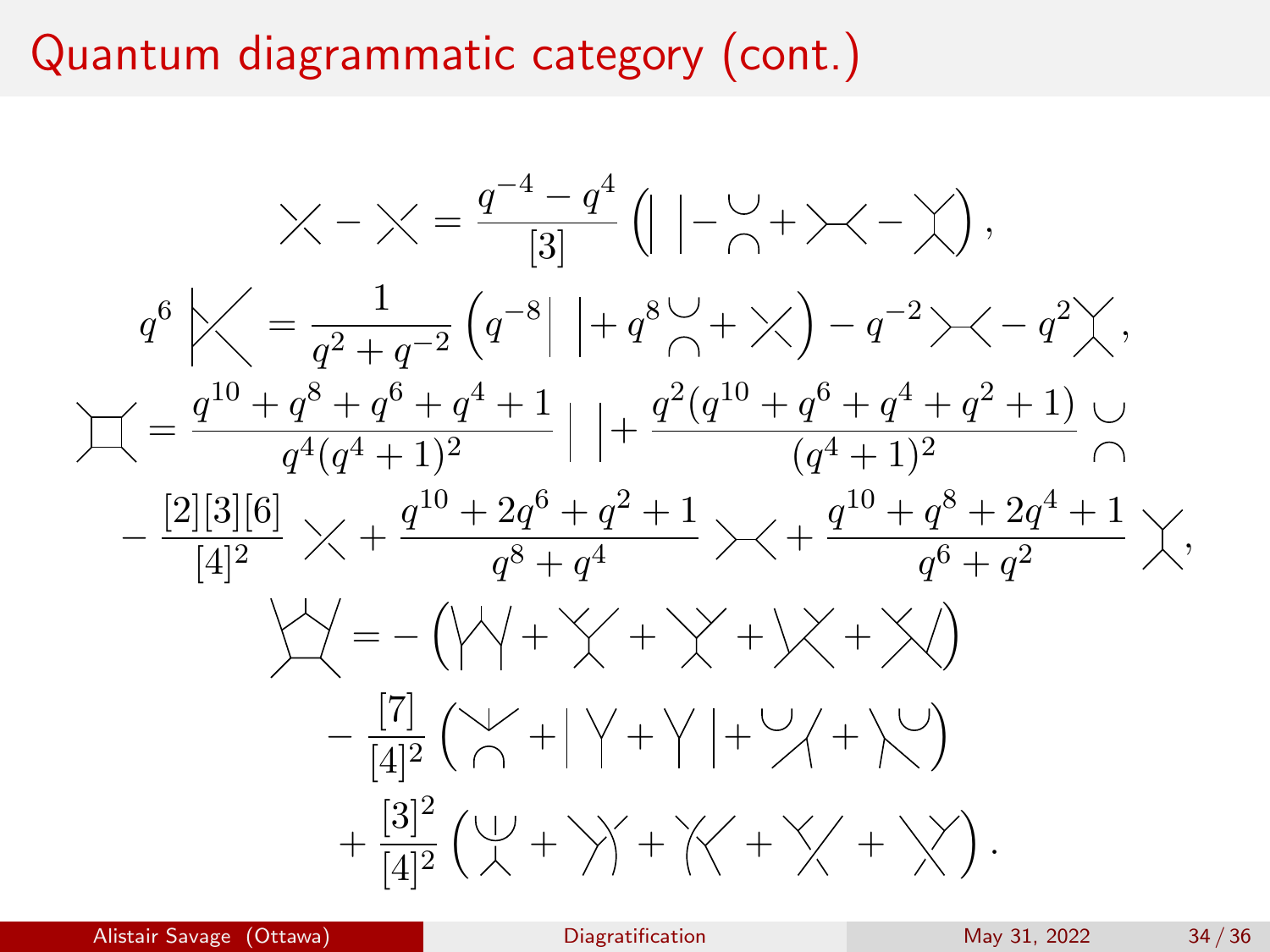# Theorem (S.–Westbury 2022)

**1** There is a monoidal functor

 $\Phi_a: \mathcal{F}_a \to U_a(\mathfrak{f})$ -mod,  $I \mapsto V_a$ ,

where  $V_q$  is the quantum analogue of V.

- **2** The functor  $\Phi_{q}$  is full (surjective on morphisms).
- <sup>3</sup> Passing to the additive Karoubi envelope (idempotent completion of the additive envelope) yields a functor

$$
Kar(\Phi_q): Kar(\mathcal{F}_q) \to U_q(\mathfrak{f})\text{-mod.}
$$

that is essentially surjective (i.e. every type I f.d.  $U_q(f)$ -module is isomorphic to an object in the image of  $\text{Kar}(\Phi_q)$ ).